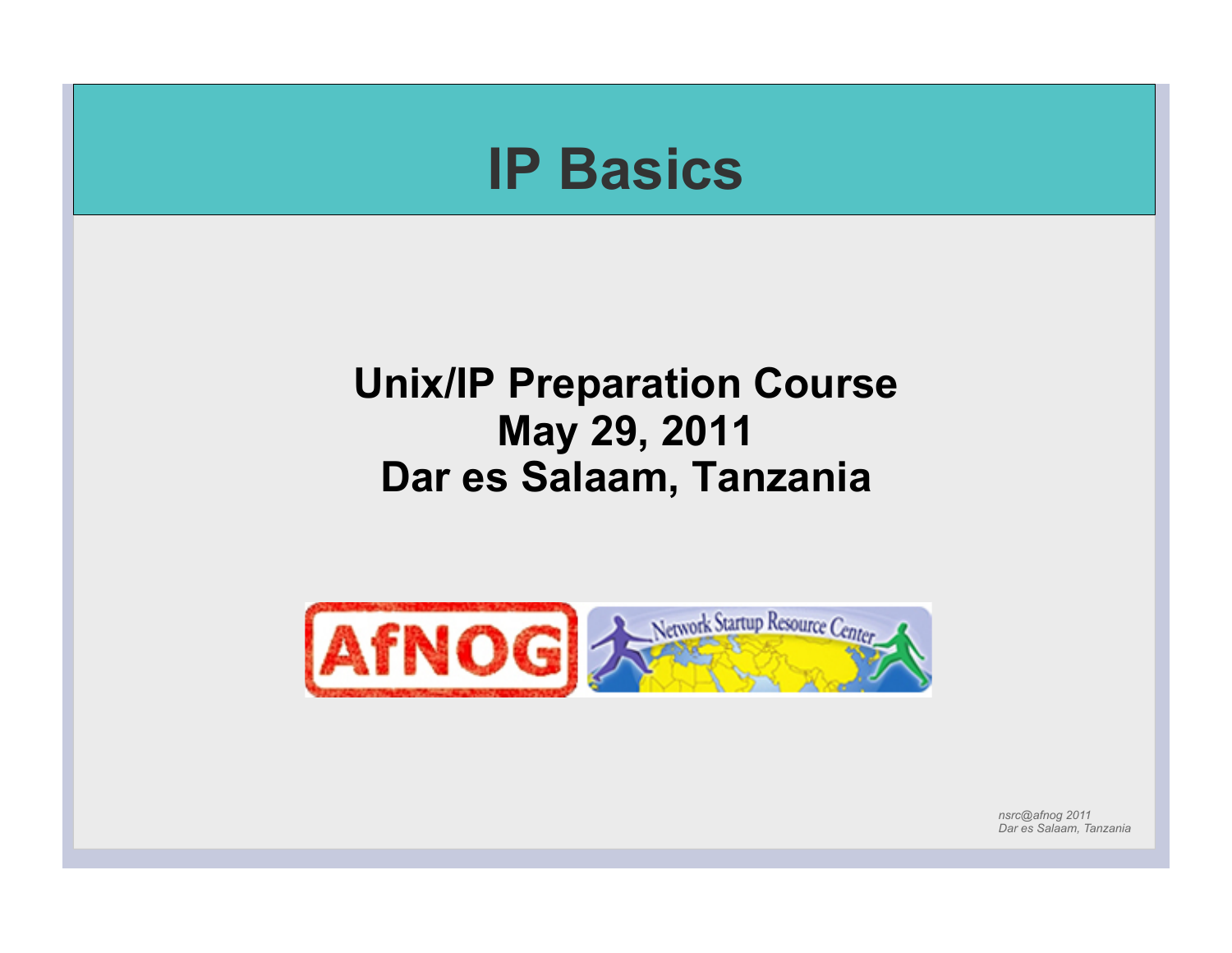## **Layers**

Complex problems can be solved using the common divide and conquer principle. In this case the internals of the Internet are divided into separate layers.

- Makes it easier to understand
- Developments in one layer need not require changes in another layer
- Easy formation (and quick testing of conformation to) standards

### Two main models of layers are used:

- OSI (Open Systems Interconnection)
- TCP/IP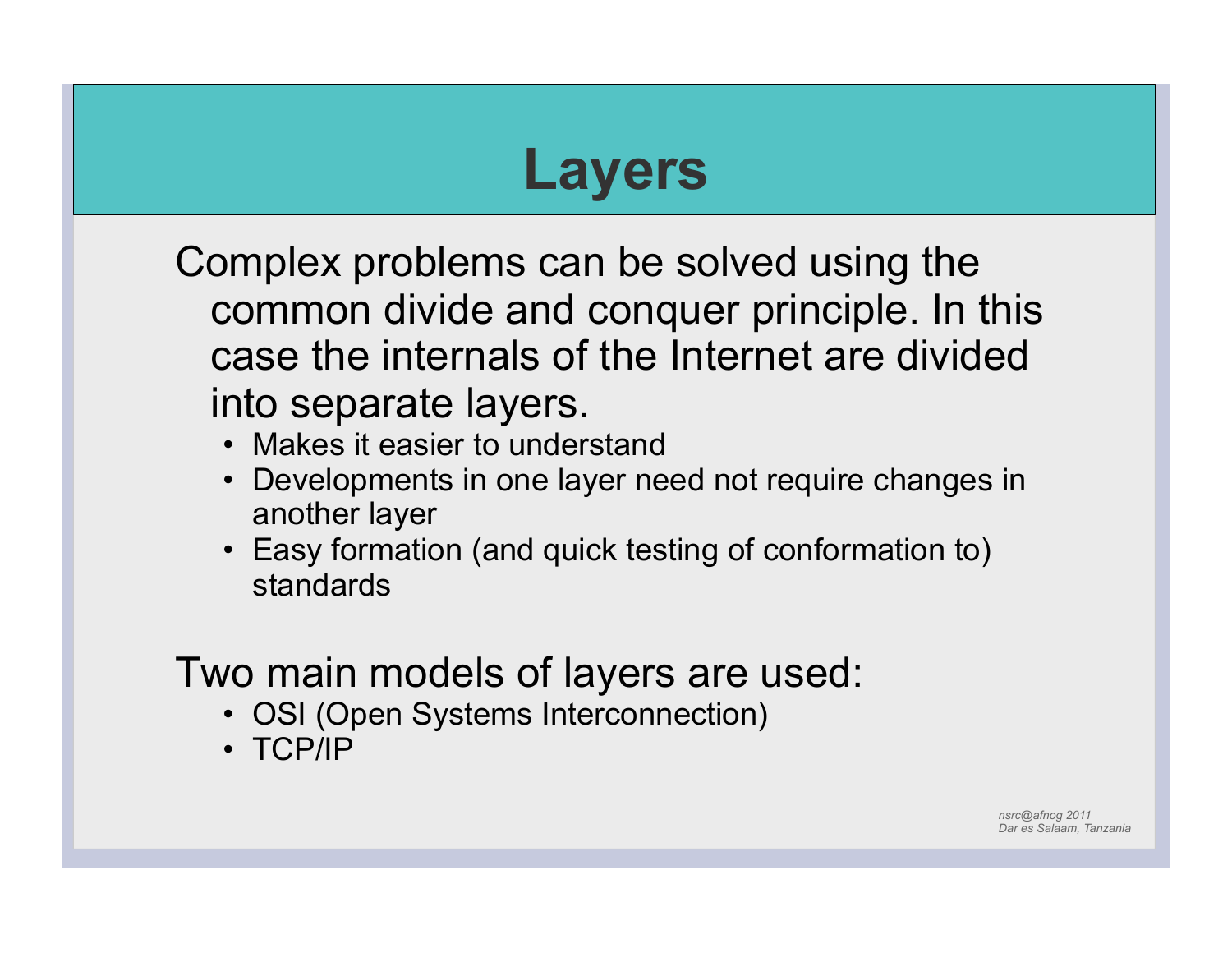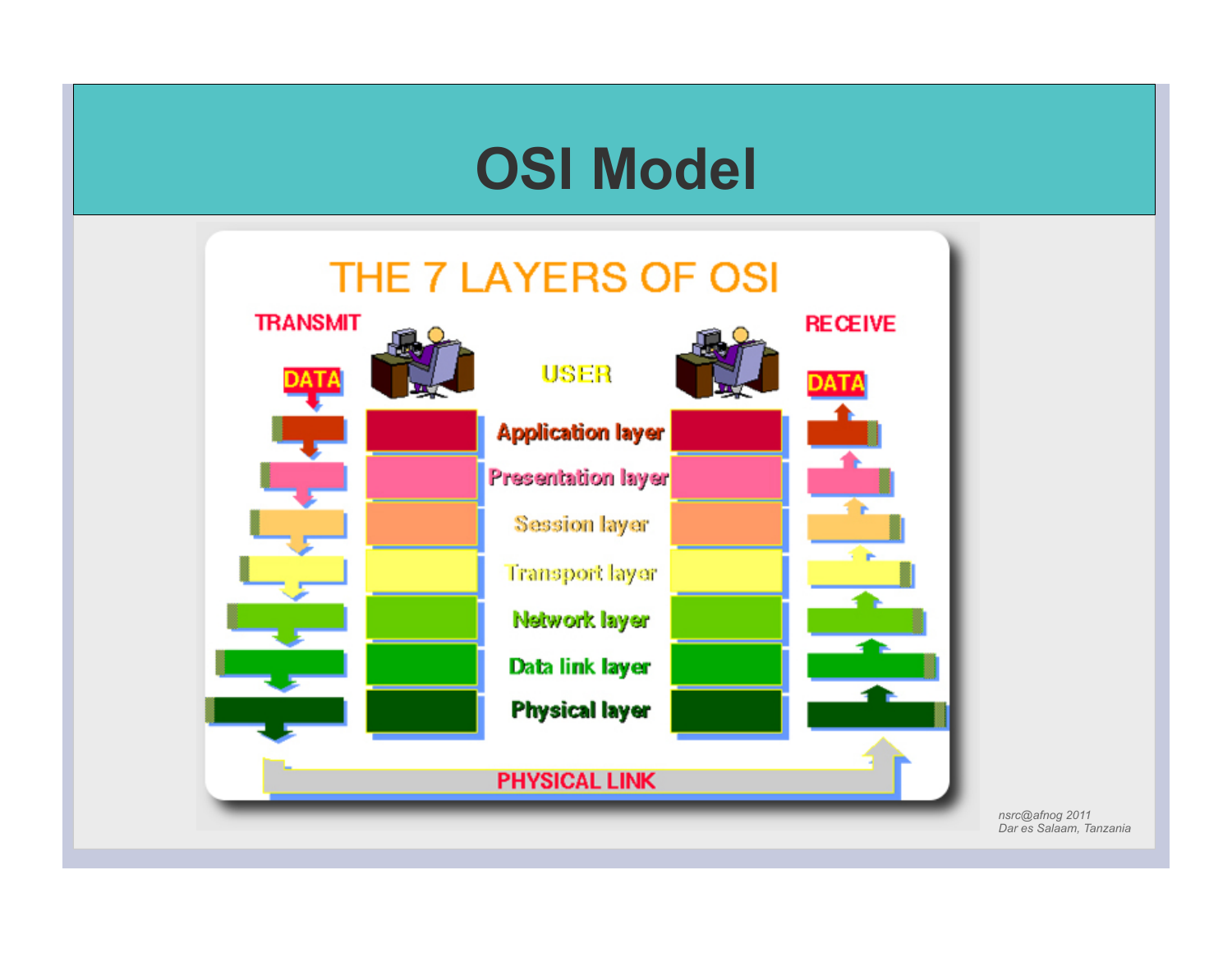## **OSI**

Conceptual model composed of seven layers, developed by the International Organization for Standardization (ISO) in 1984.

- **Layer 7** Application (servers and clients etc web browsers, httpd)
- **Layer 6** Presentation (file formats e.g pdf, ASCII, jpeg etc)
- **Layer 5** Session (conversation initialisation, termination, )
- **Layer 4** Transport (inter host comm error correction, QOS)
- **Layer 3** Network (routing path determination, IP[x] addresses etc)
- **Layer 2** Data link (switching media acces, MAC addresses etc)
- **Layer 1** Physical (signalling representation of binary digits)

### Acronym: All People Seem To Need Data **Processing**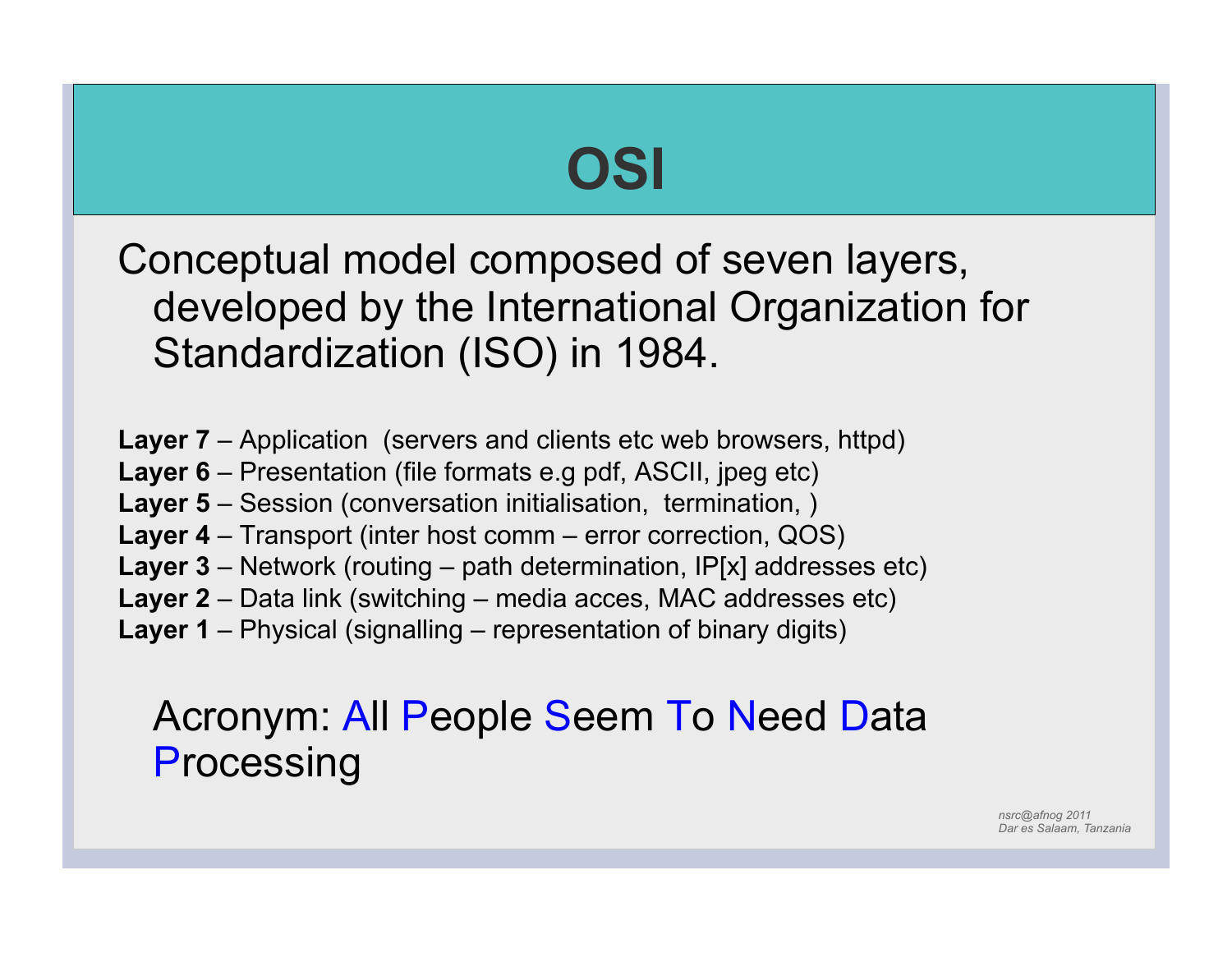## **TCP/IP**

Generally, TCP/IP (Transmission Control Protocol/Internet Protocol) is described using three to five functional layers. We have chosen the common DoD reference model, which is also known as the Internet reference model.

- Process/Application Layer consists of applications and processes that use the network.
- Host-to-host transport layer provides end-to-end data delivery services.
- Internetwork layer defines the datagram and handles the routing of data.
- Network access layer consists of routines for accessing physical networks.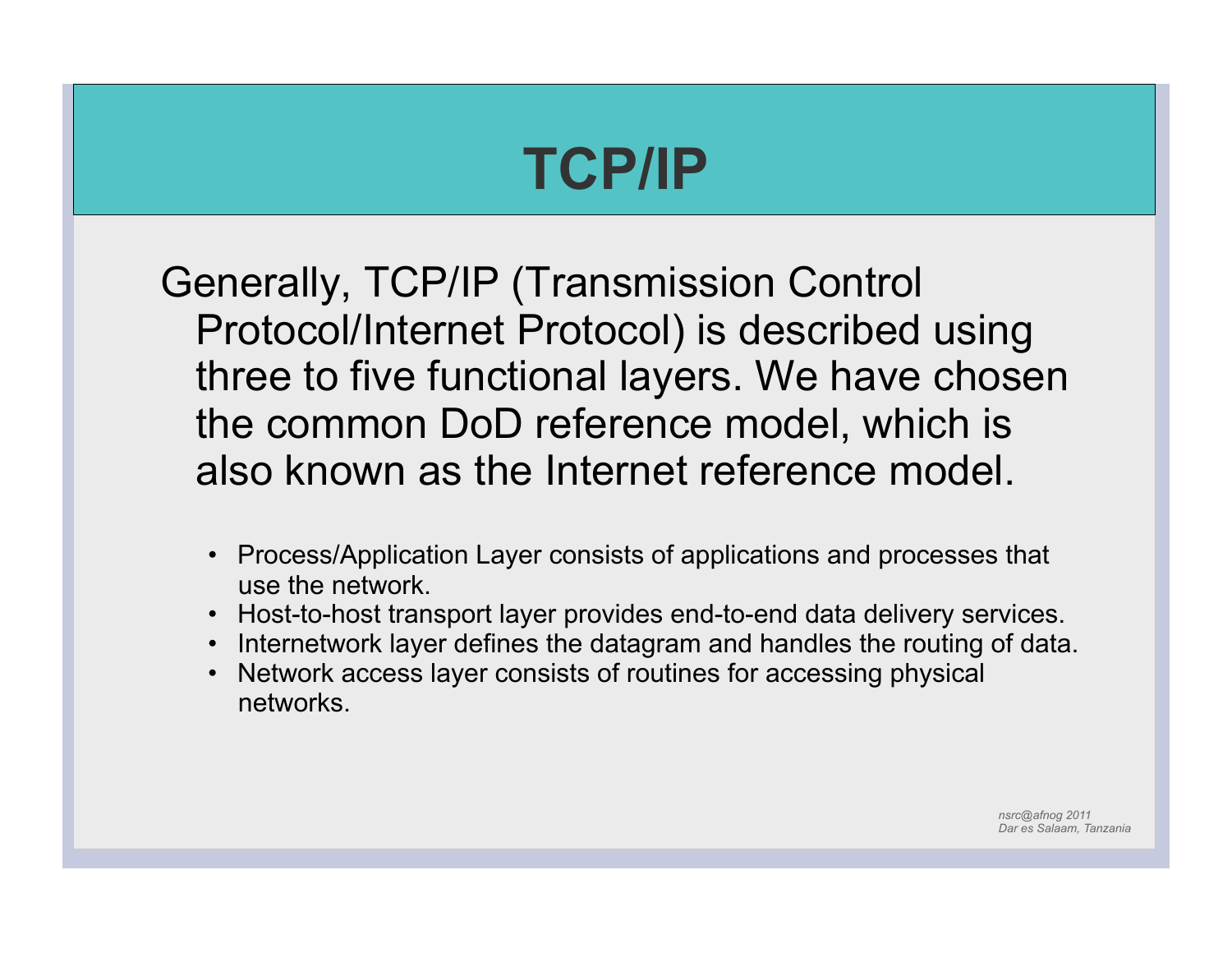## **TCP/IP model – the "hourglass"**

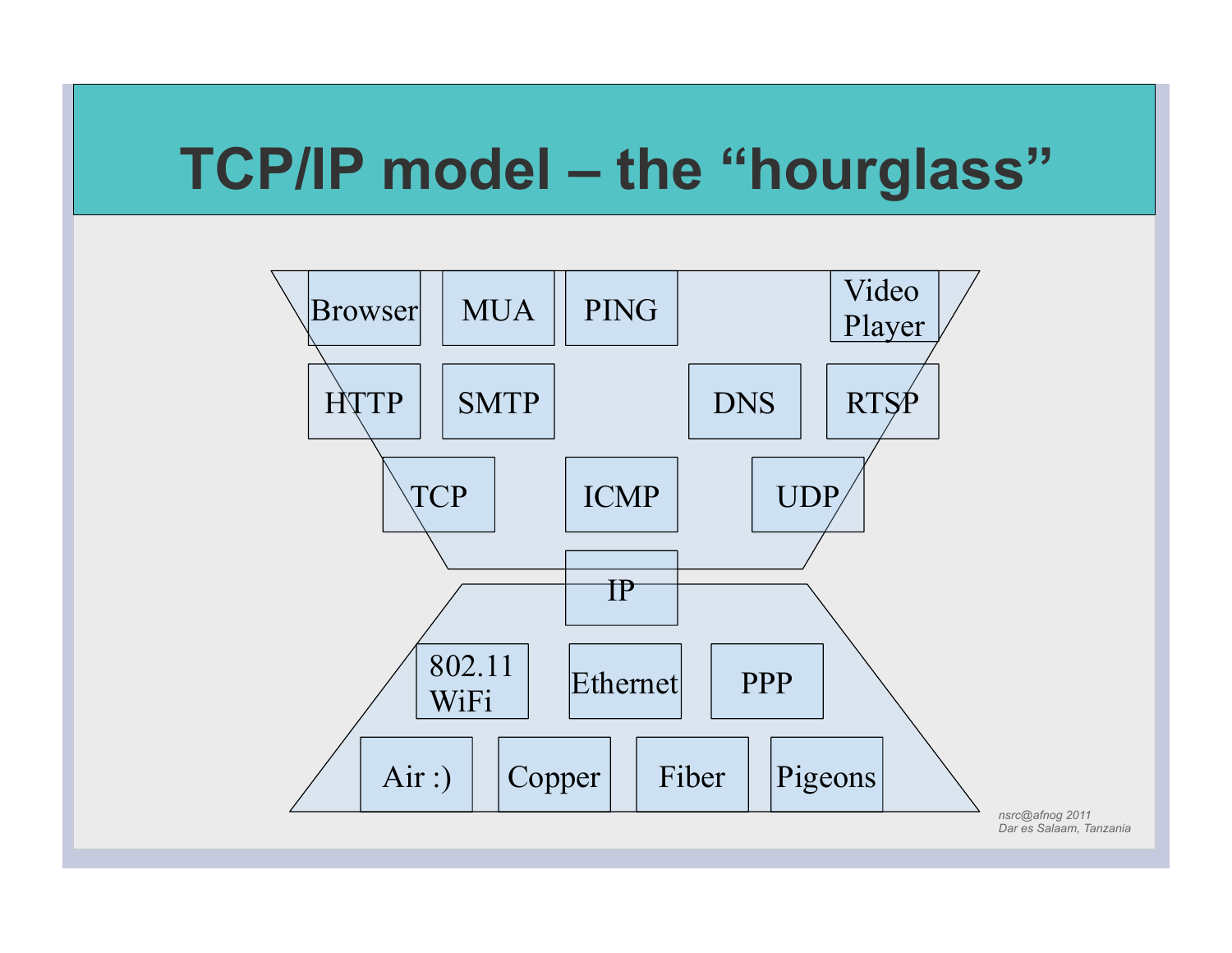## **OSI and TCP/IP**

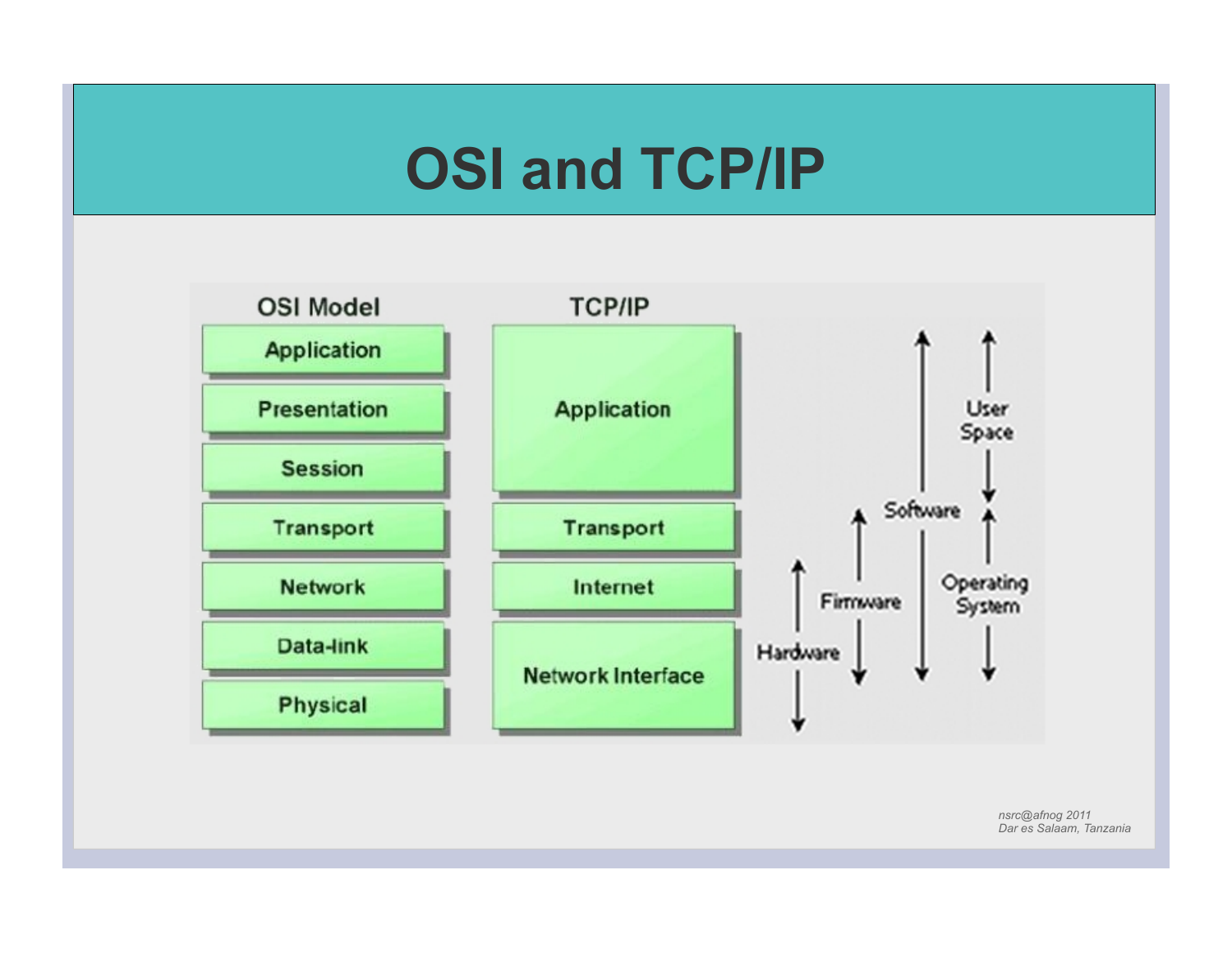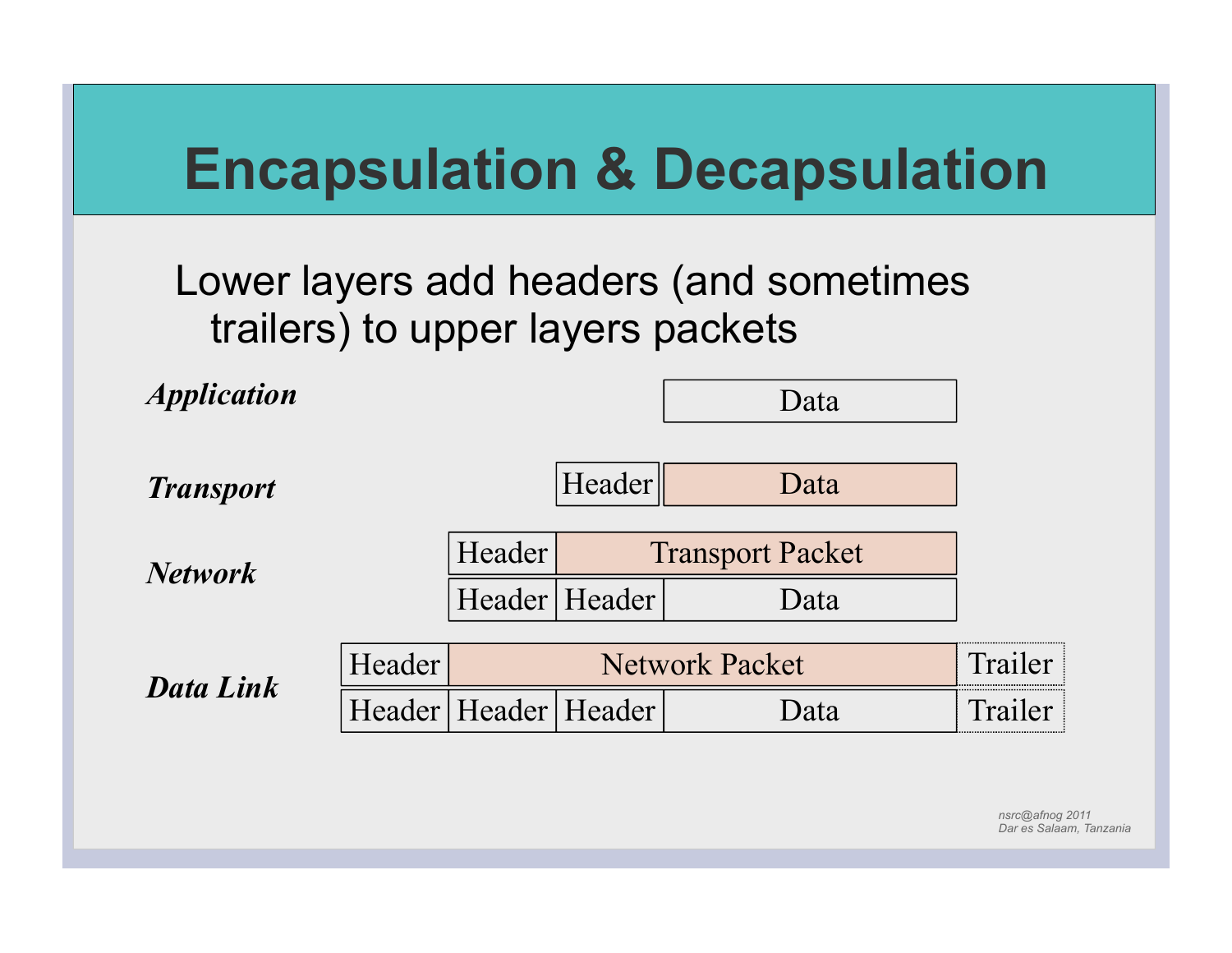## **Frame, Datagram, Segment, Packet**

### Different names for packets at different layers

- Ethernet (link layer) frame
- IP (network layer) datagram
- TCP (transport layer) segment

### Terminology is not strictly followed

• we often just use the term "packet" at any layer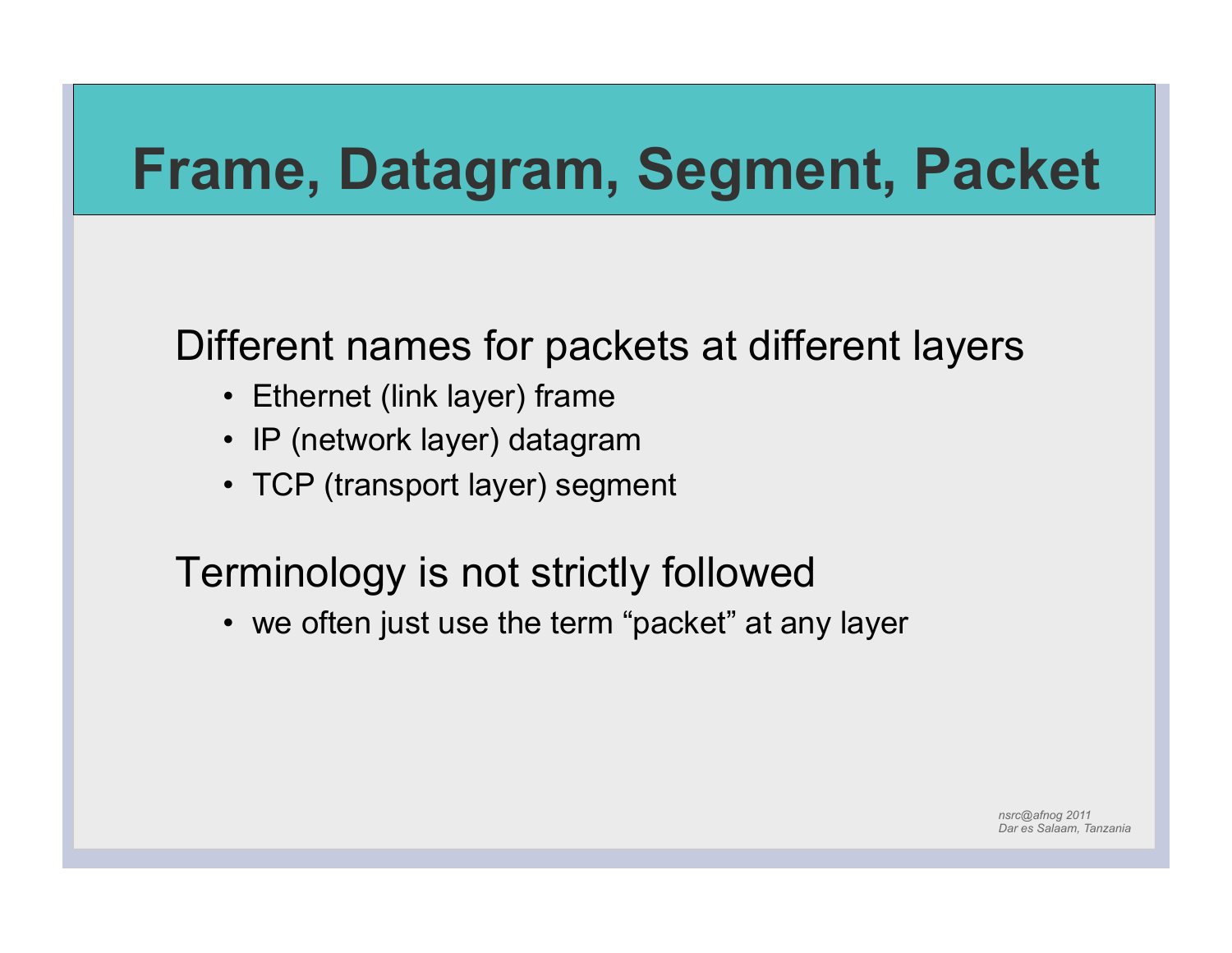# **Summary**  Networking is a problem approached in layers. • OSI Layers • TCP/IP Layers Each layer adds headers to the packet of the previous layer as the data leaves the machine (encapsulation) and the reverse occurs on the receiving host (decapsulation)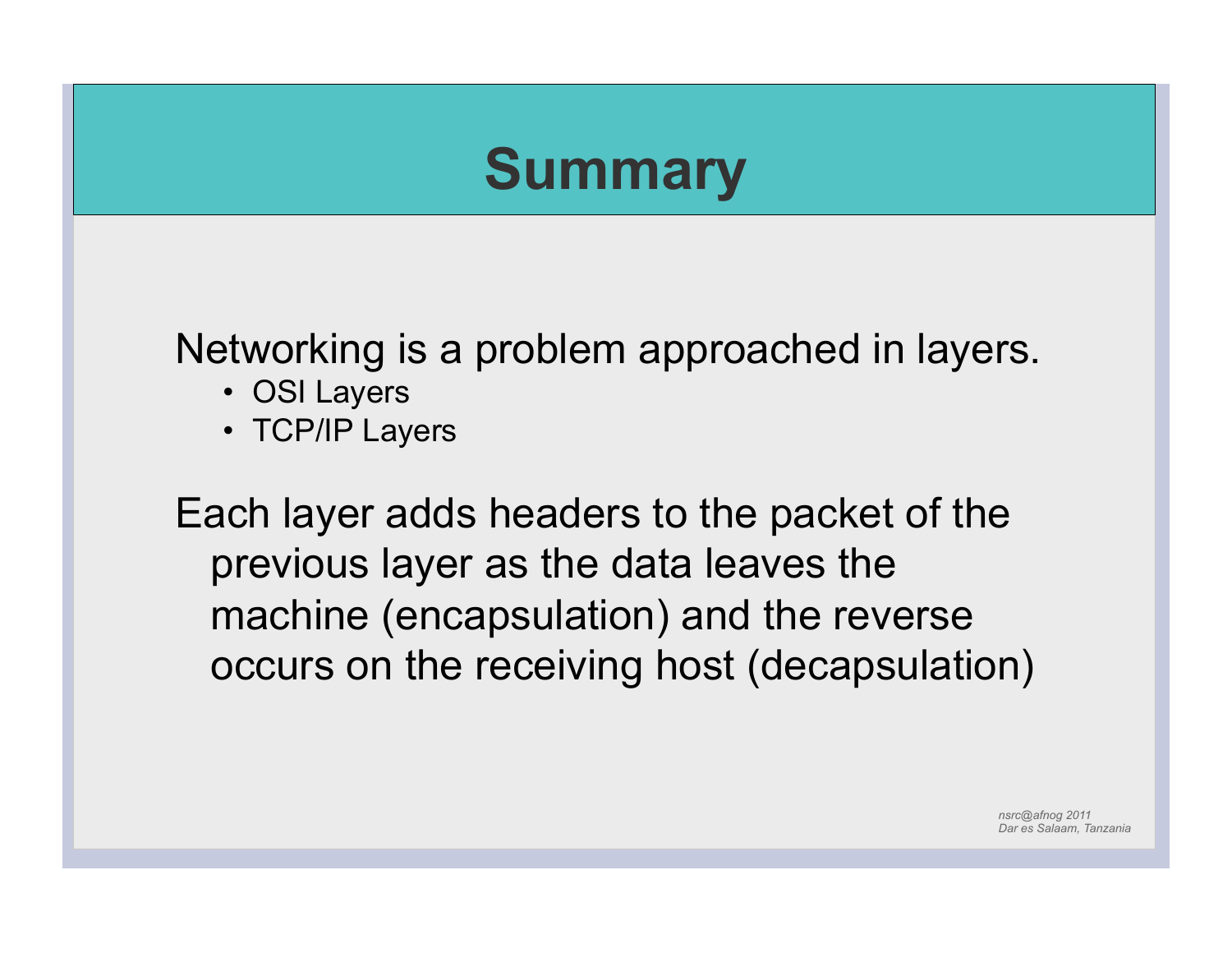

### 32 bit number (4 octet number) can be represented in lots of ways:

| $1 \cap$<br>133 <sup>′</sup> |  | 162 | $\mathbf{1} \mathbf{1}$ |
|------------------------------|--|-----|-------------------------|
|------------------------------|--|-----|-------------------------|

|  | 10000101   00011011   10100010   01111101 |  |  |
|--|-------------------------------------------|--|--|
|--|-------------------------------------------|--|--|

|  | --- |  |
|--|-----|--|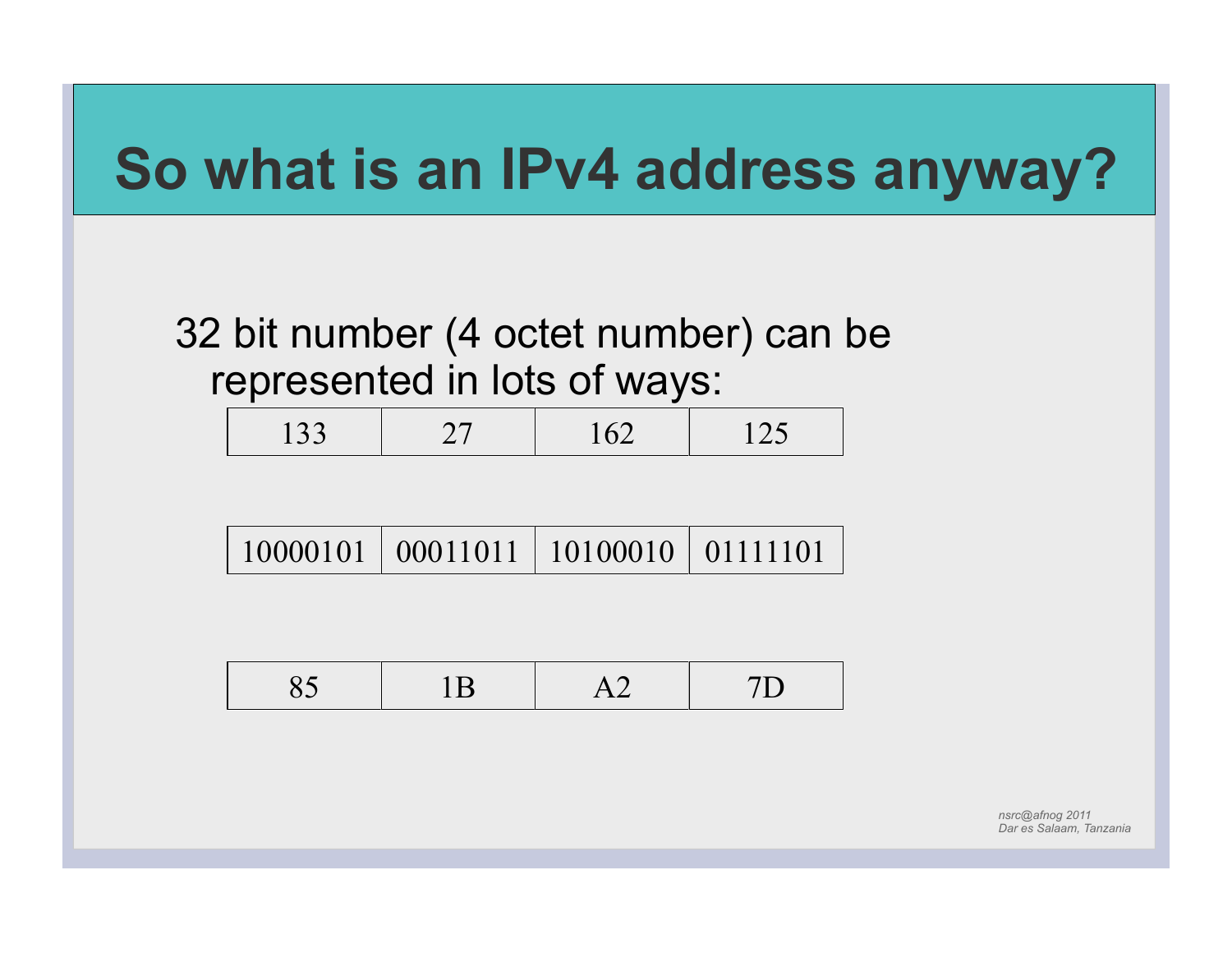## **More to the structure**

### Hierarchical Division in IP Address:

#### Network Part (Prefix)

describes which network

#### Host Part (Host Address)

describes which host on that network

| 10011010<br>11001101<br>-000010 | 1011         |
|---------------------------------|--------------|
| Network                         | Host<br>Mask |

#### Boundary can be anywhere

used to be a multiple of 8 (/8, /16/, /24), but not usual today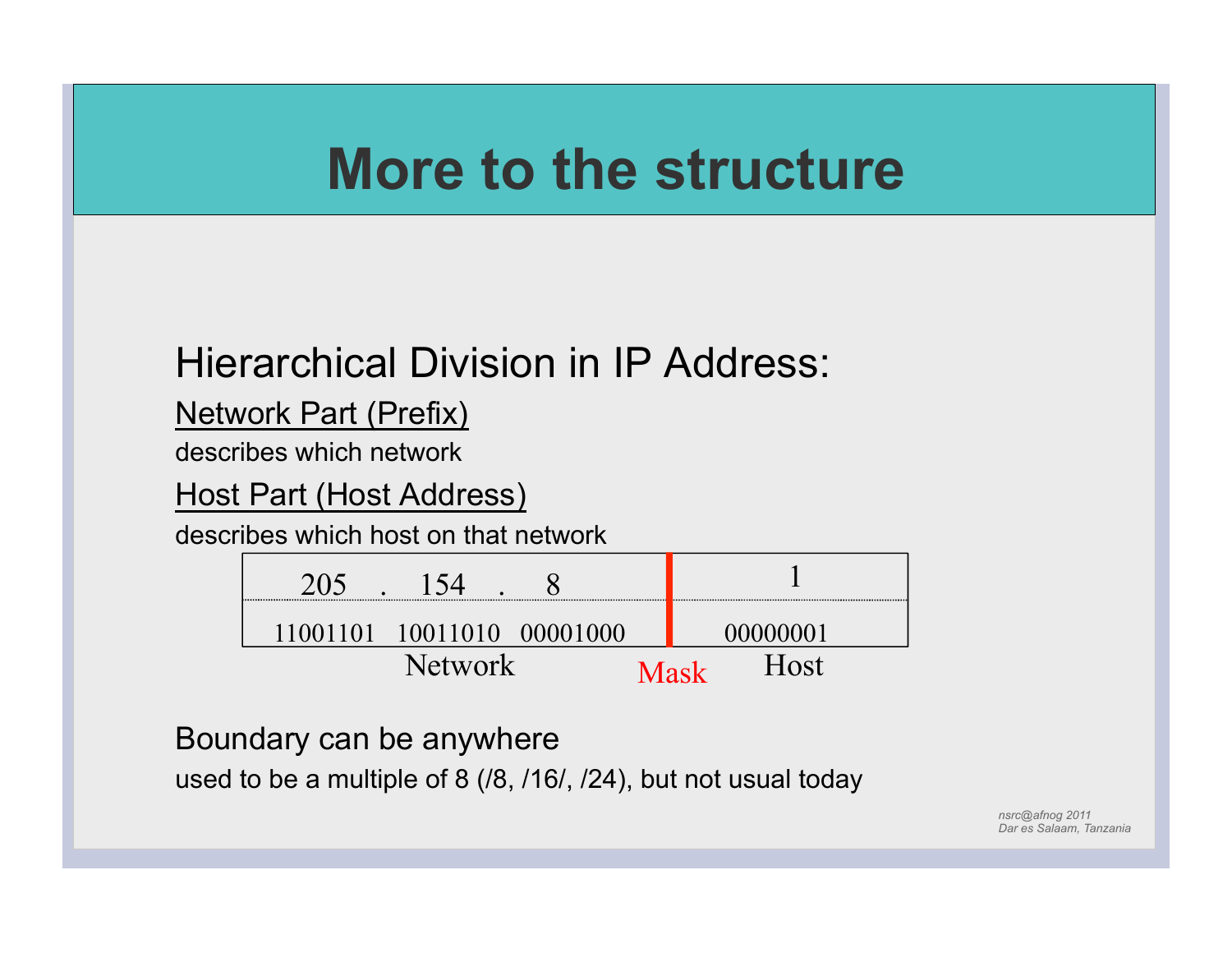## **Network Masks**

Network Masks help define which bits are used to describe the Network Part and which for hosts Different Representations:

- decimal dot notation: 255.255.224.0 (128+64+32 in byte 3)
- binary: 11111111 11111111 111 00000 00000000
- hexadecimal: 0xFFFFE000
- number of network bits:  $/19$   $(8 + 8 + 3)$

Binary AND of 32 bit IP address with 32 bit netmask yields network part of address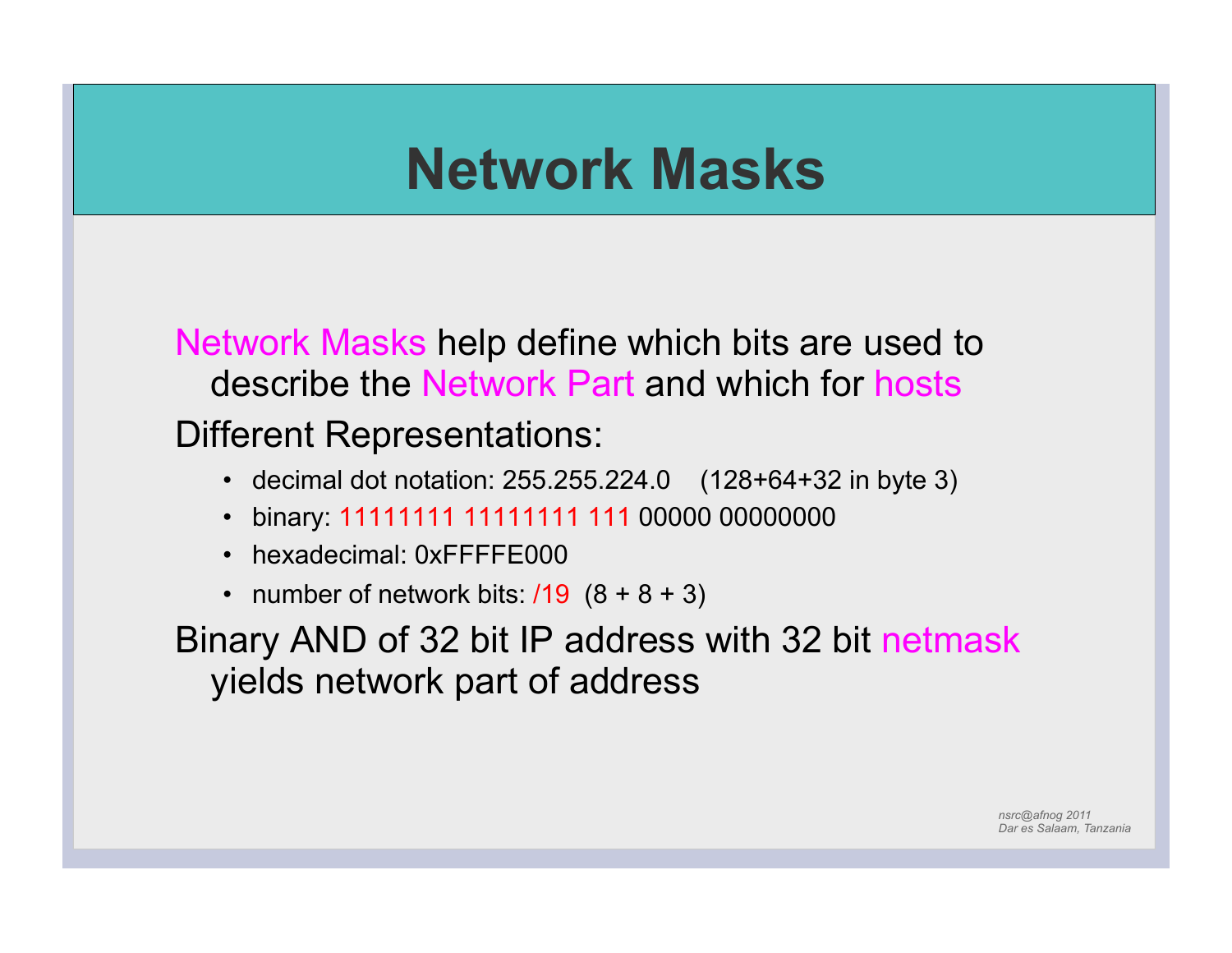## **Sample Netmasks**

| 137.158.128.0/17                               |           |           |  | (netmask 255.255.128.0) |                 |           |  |
|------------------------------------------------|-----------|-----------|--|-------------------------|-----------------|-----------|--|
|                                                | 1111 1111 | 1111 1111 |  | 000 0000                |                 | 0000 0000 |  |
|                                                | 1000 1001 | 1001 1110 |  | 000 0000                |                 | 0000 0000 |  |
| 198.134.0.0/16<br>(netmask 255.255.0.0)        |           |           |  |                         |                 |           |  |
|                                                | 1111 1111 | 1111 1111 |  | 0000 0000               |                 | 0000 0000 |  |
|                                                | 1100 0110 | 1000 0110 |  | 0000 0000               |                 | 0000 0000 |  |
| 205.37.193.128/26<br>(netmask 255.255.255.192) |           |           |  |                         |                 |           |  |
|                                                | 1111 1111 | 1111 1111 |  | 1111 1111               | 11              | 00 0000   |  |
|                                                | 1100 1101 | 0010 0101 |  | 1100 0001               | 10 <sup> </sup> | 00 0000   |  |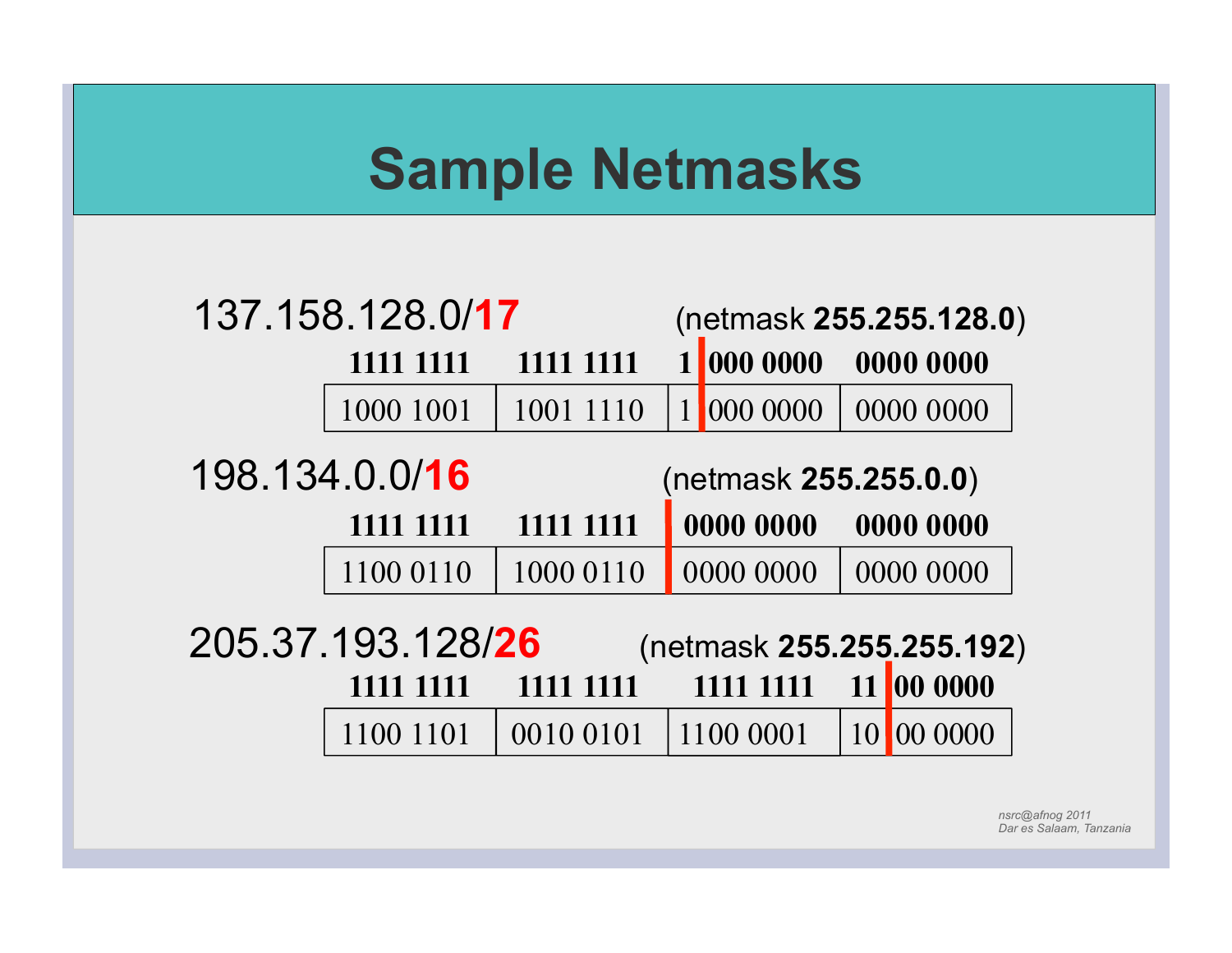## **Allocating IP addresses**

The subnet mask is used to define size of a network

E.g a subnet mask of 255.255.255.0 or /24 implies 32-24=8 host bits

2^8 minus 2 = 254 possible hosts

Similarly a subnet mask of 255.255.255.224 or /27 implies 32-27=5 host bits

 $2^5$  minus  $2 = 30$  possible hosts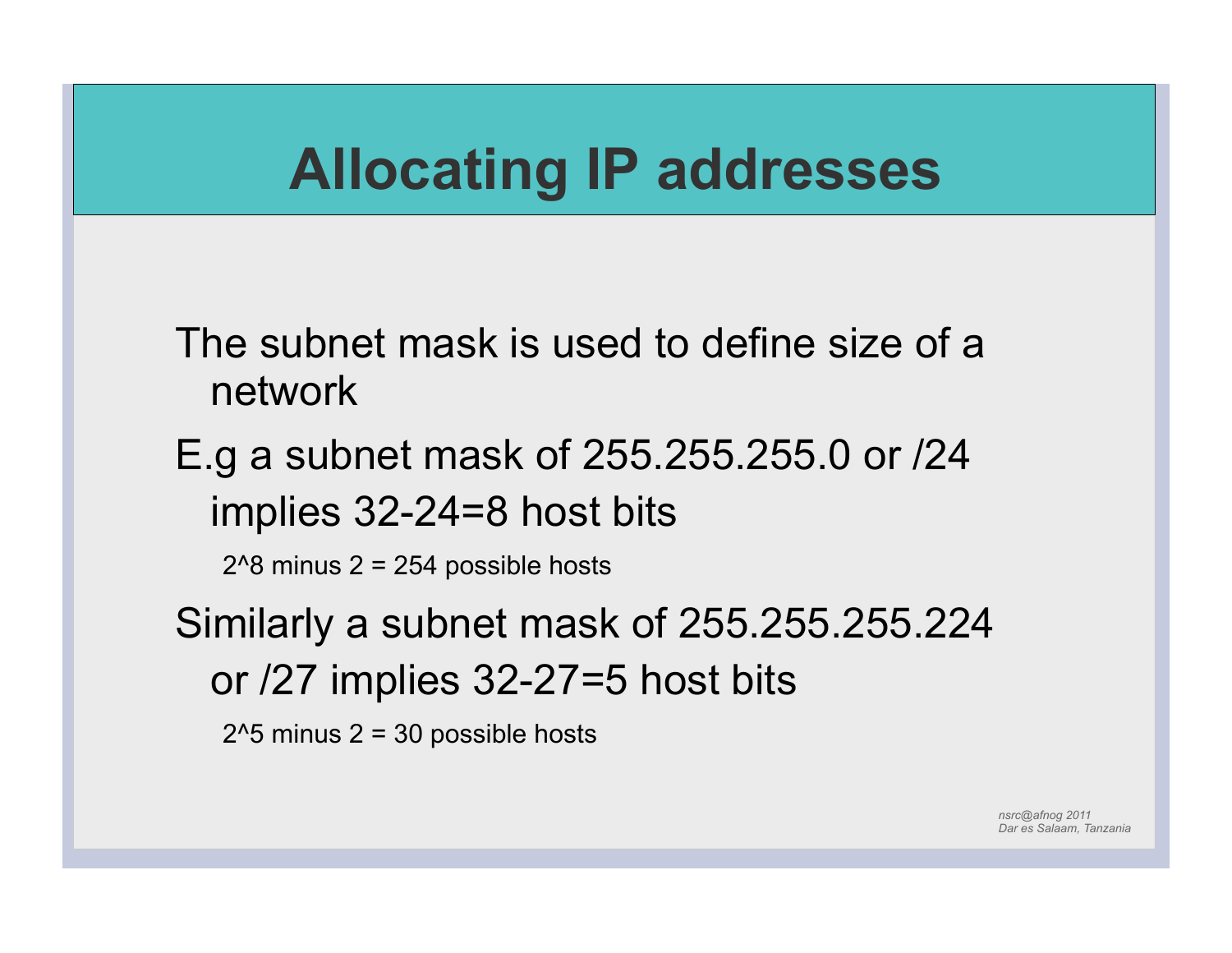## **Special IP Addresses**

- All 0's in host part: Represents Network
- e.g. 193.0.0.0/24
- e.g. 138.37.128.0/17
- e.g. 192.168.2.128/25 (WHY ?)
- All 1's in host part: Broadcast (all hosts on net)
- e.g. 137.156.255.255 (137.156.0.0/16)
- e.g. 134.132.100.255 (134.132.100.0/24)
- e.g. 192.168.2.127/25 (192.168.2.0/25) (WHY ?)
- 127.0.0.0/8: Loopback address (127.0.0.1)
- 0.0.0.0: Various special purposes (DHCP, etc.)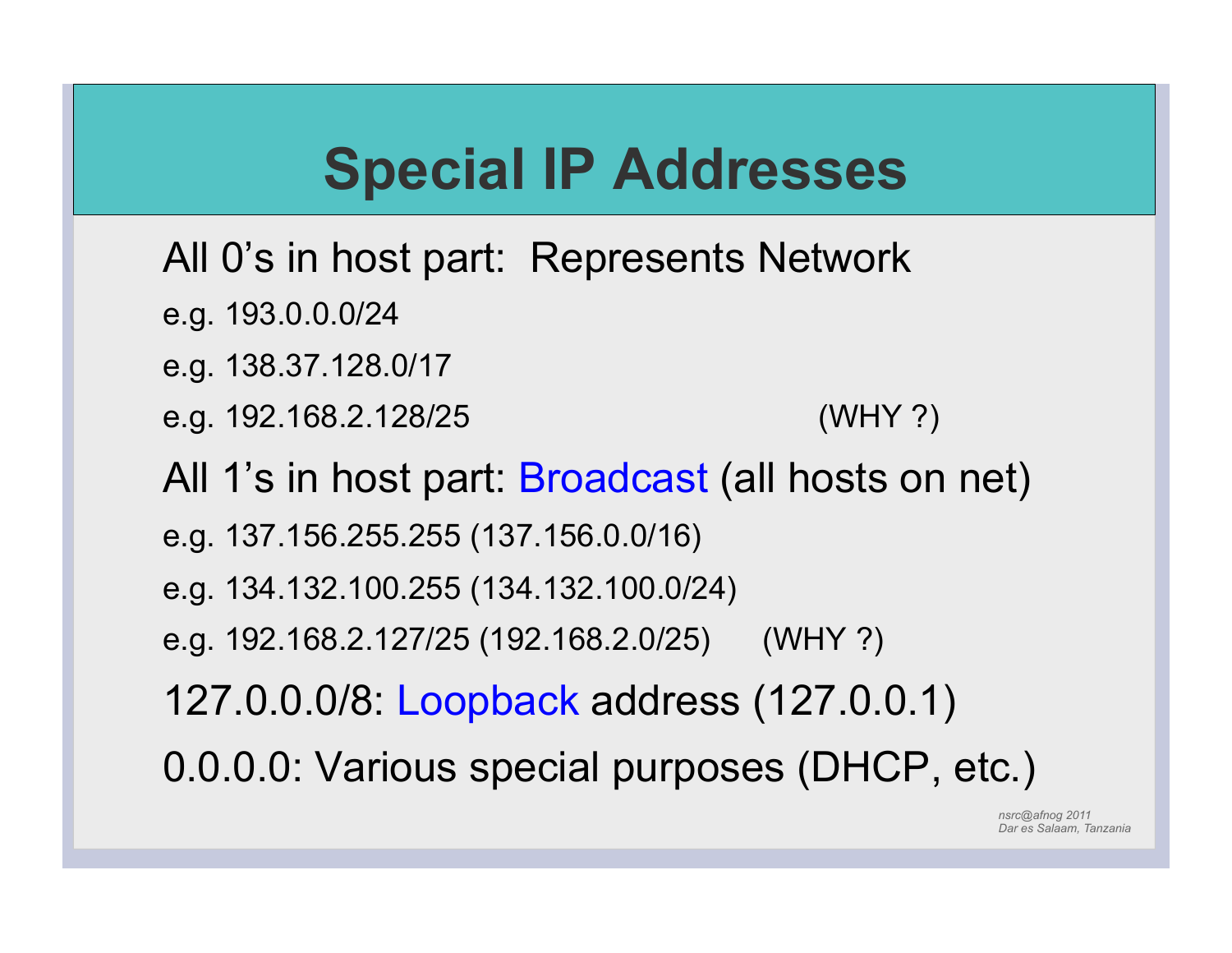### **Networks – super- and subnetting**



By adding one bit to the netmask, we subdivide the network into two smaller networks. This is *subnetting.* 

i.e.: If one has a  $/26$  network  $(32 – 26 =$  $6 \Rightarrow 2^6 \Rightarrow 64$  addresses), that network can be subdivided into two subnets, using a /27 netmask, where the state of the last bit will determine which network we are addressing  $(32 - 27 = 5 \implies 2^{3} \implies 32$ addresses). This can be done recursively  $(27 \Rightarrow 2 \times 28 \text{ or } 4 \times 29, \text{ etc...}).$ 

Example: 192.168.10.0/25 (.0 - .127) can be subnetted into 192.168.10.0 / 26 and 192.168.10.64 / 26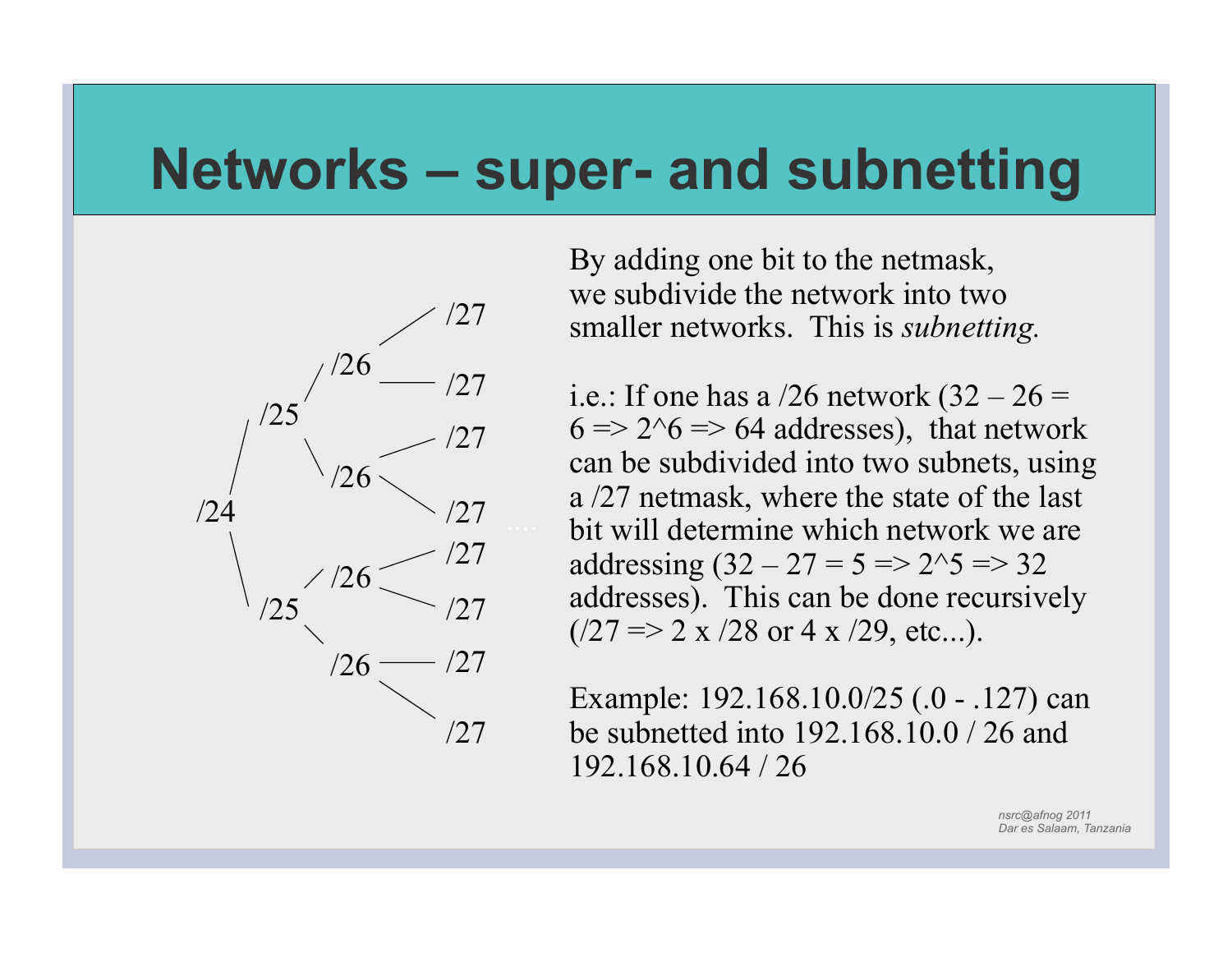### **Networks – super- and subnetting**



Inversely, if two networks can be "joined" together under the same netmask, which encompasses both networks, then we are *supernetting*.

Example:

Networks 10.254.4.0/24 and 10.254.5.0/24 can be "joined" together into one network expressed: 10.254.4.0/23.

Note: for this to be possible, the networks must be *contiguous*, i.e. it is not possible to supernet 10.254.5.0/24 and 10.254.6.0/24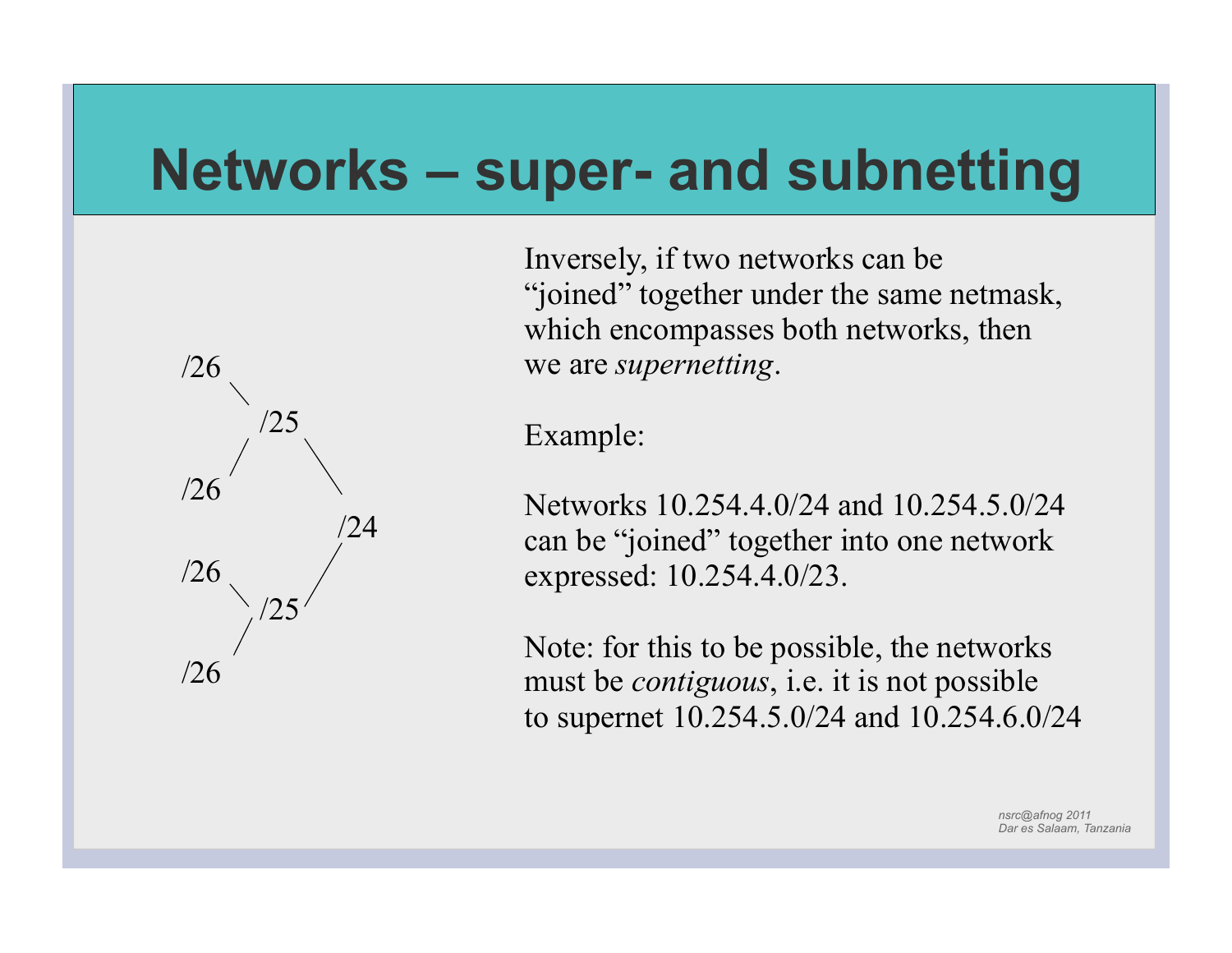## **Numbering Rules**

## Private IP address ranges (RFC 1918)<br>• 10/8 (10.0.0.0 – 10.255.255.255)

- 
- 192.168/16 (192.168.0.0 192.168.255.255)
- $\cdot$  172.16/12 (172.16.0.0 172.31.255.255)
- Public Address space available from AfriNIC
- Choose a small block from whatever range you have, and subnet your networks (to avoid problems with broadcasts, and implement segmentation policies – DMZ, internal, etc...)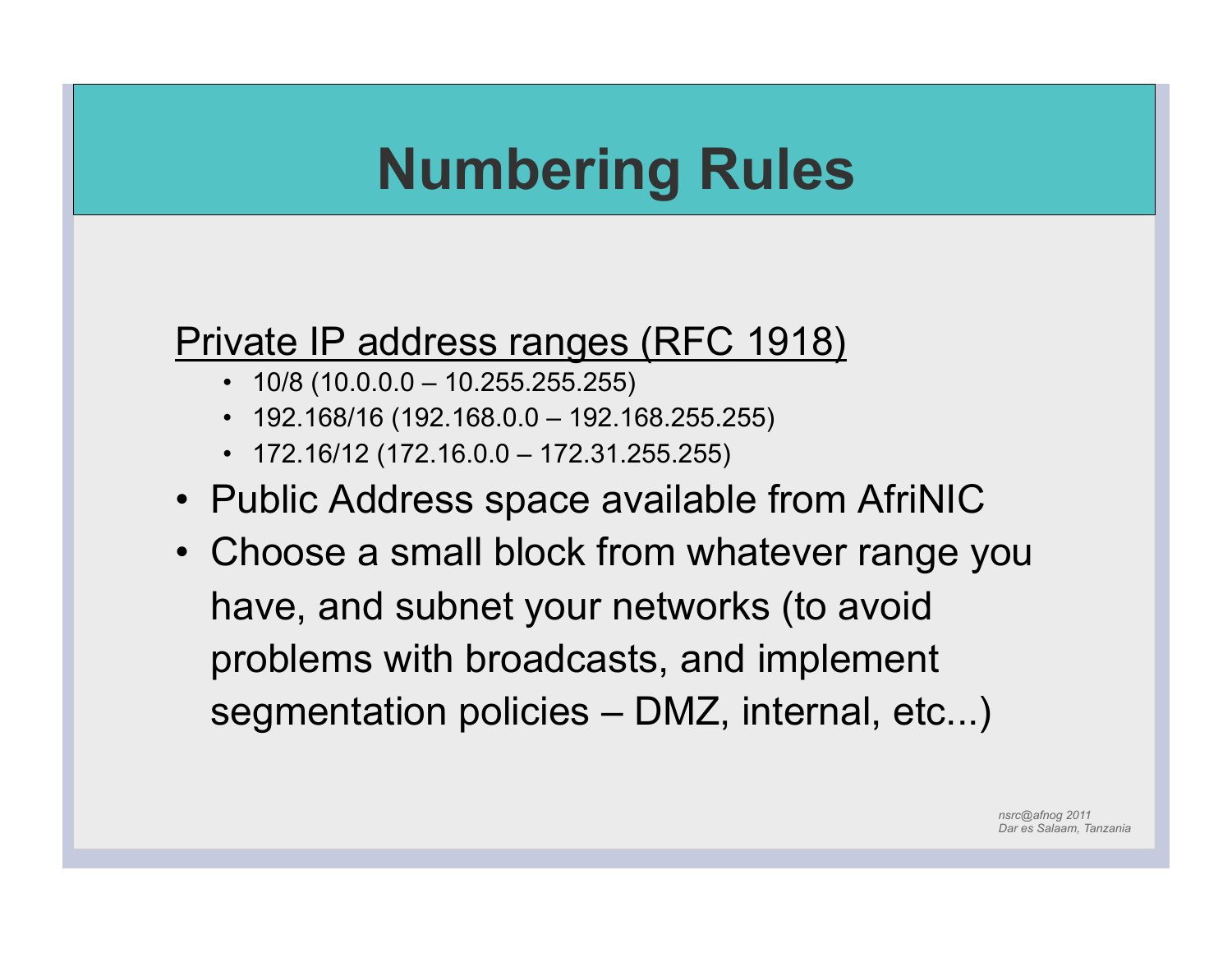## **Network related settings**

#### Files

/etc/rc.conf /etc/netstart /etc/hosts /etc/resolv.conf

#### **Commands**

# ifconfig eth0 196.200.218.x/24 # route add default 192.200.218.254 (FreeBSD) # route add default gw 192.168.218.254 (Linux) # hostname pcN.ws.afnog.org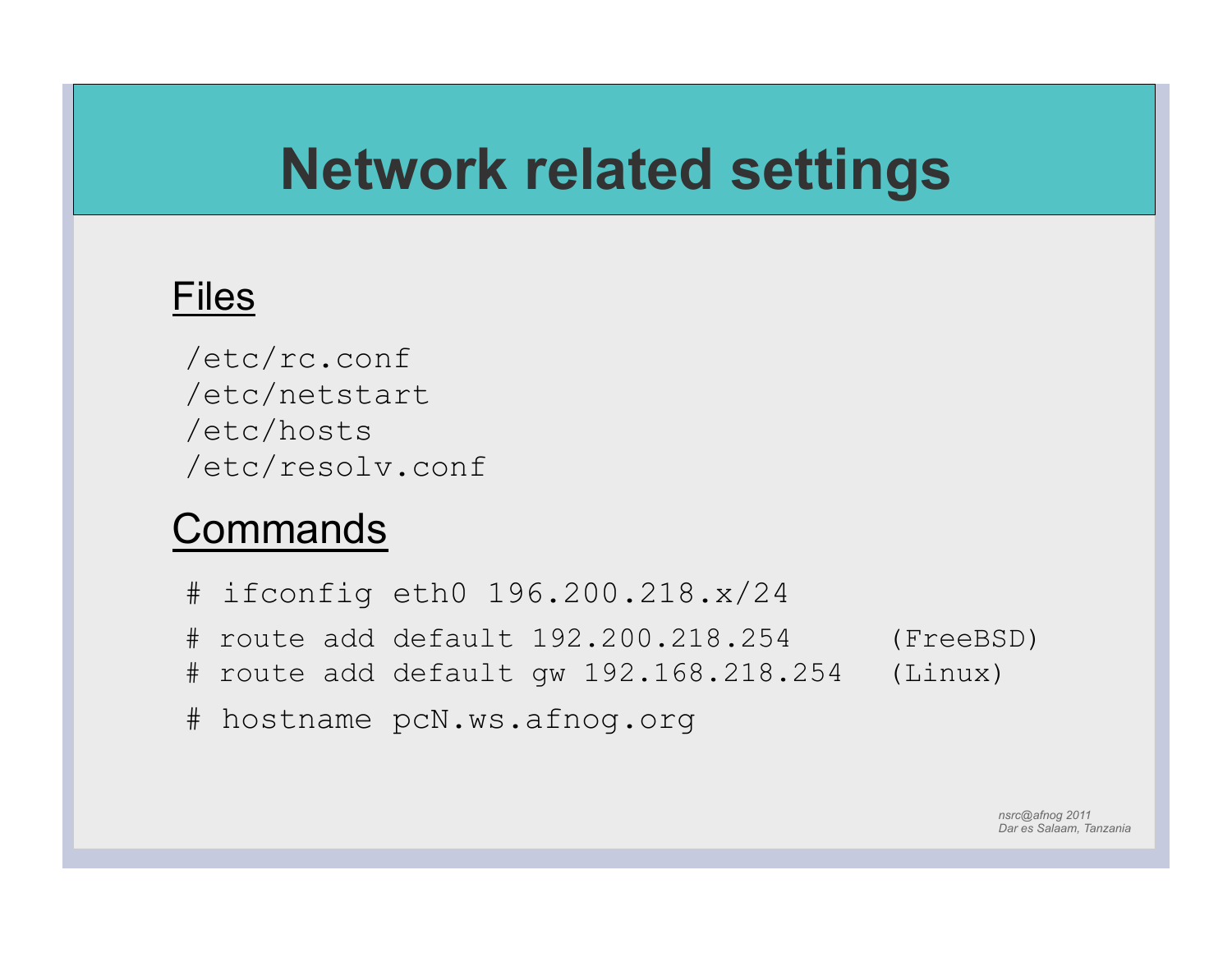## **Routing**

Every host on the internet needs a way to get packets to other hosts outside its local network.

This requires special hosts called **routers** that can move packets between networks.

Packets may pass through many routers before they reach their destinations.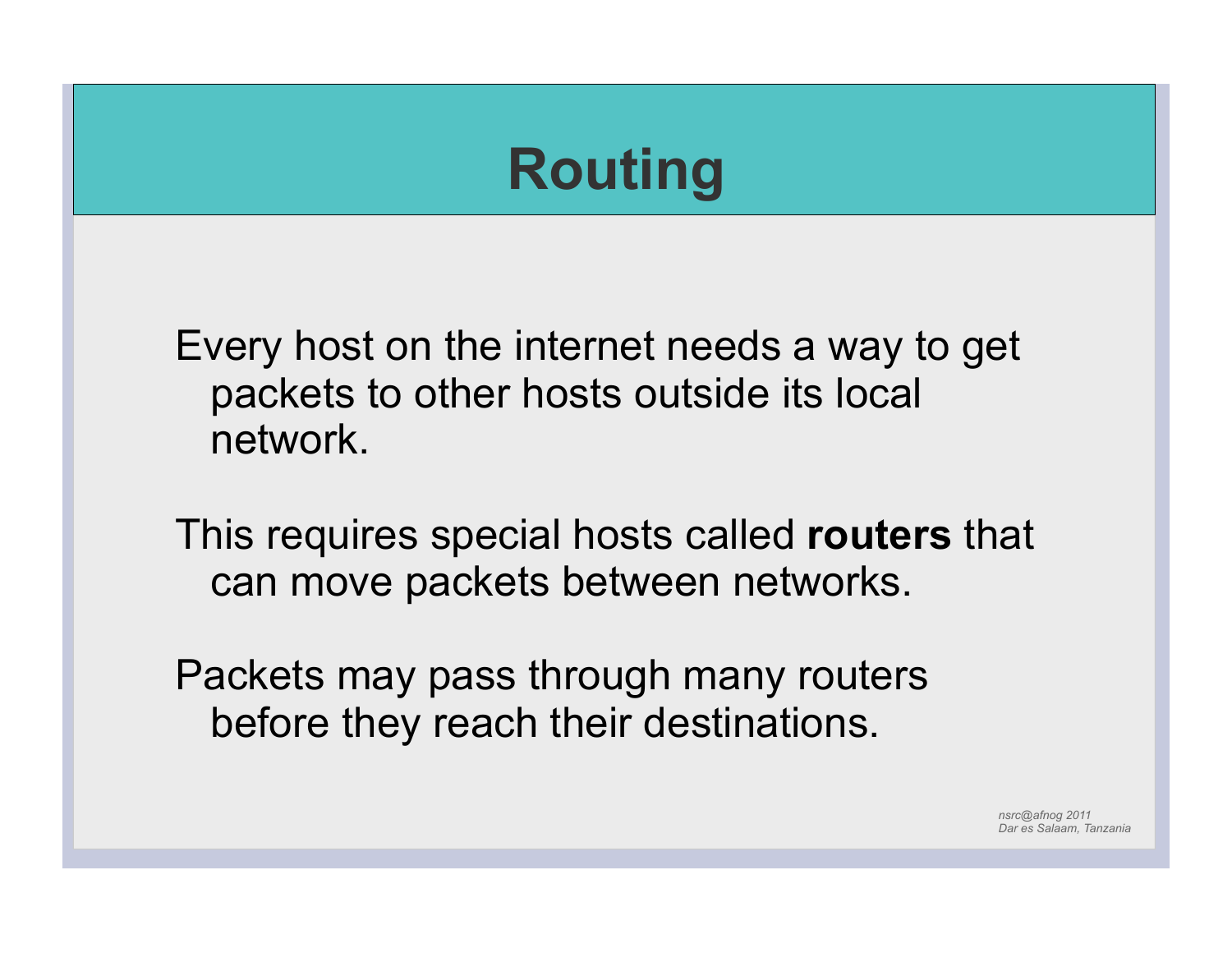### **The route table**

All hosts (including routers) have a **route table** that specifies which networks it is connected to, and how to forward packets to a gateway router that can talk to other networks.

### FreeBSD routing table from "netstat -anr"

Routing tables

Internet:

| THRETHEL!        |                 |                  |      |              |                |                |
|------------------|-----------------|------------------|------|--------------|----------------|----------------|
| Destination      | Gateway         | Flags            | Refs | Use          | Netif Expire   |                |
| default          | 196.200.218.254 | <b>UGS</b>       | 4    | 1068         | $b$ qe $0$     |                |
| 127.0.0.1        | link#3          | UH               | 0    | 12           | 1 <sub>0</sub> |                |
| 196.200.218.0/24 | link#1          | U                | 0    | $\mathbf 0$  | $b$ qe $0$     |                |
| 196.200.218.253  | link#1          | <b>UHS</b>       | 0    | $\mathbf{0}$ | 1 <sub>0</sub> |                |
| Internet6:       |                 |                  |      |              |                |                |
| Destination      |                 | Gateway          |      |              | Flags          | Netif Expire   |
| $\cdot:1$        |                 | : : 1            |      |              | UH             | 1 <sub>0</sub> |
| $fe80::\$lo0/64$ |                 | link#3           |      |              | U              | 1 <sub>0</sub> |
| $fe80::1$ $8100$ |                 | link#3           |      |              | <b>UHS</b>     | 1 <sub>0</sub> |
| ff01:3::/32      |                 | $fe80::1$ $8100$ |      |              | U              | 1 <sub>0</sub> |
| $ff02::\$lo0/32$ |                 | $fe80::1$ $00$   |      |              | U              | 1 <sub>0</sub> |
|                  |                 |                  |      |              |                |                |
|                  |                 |                  |      |              |                |                |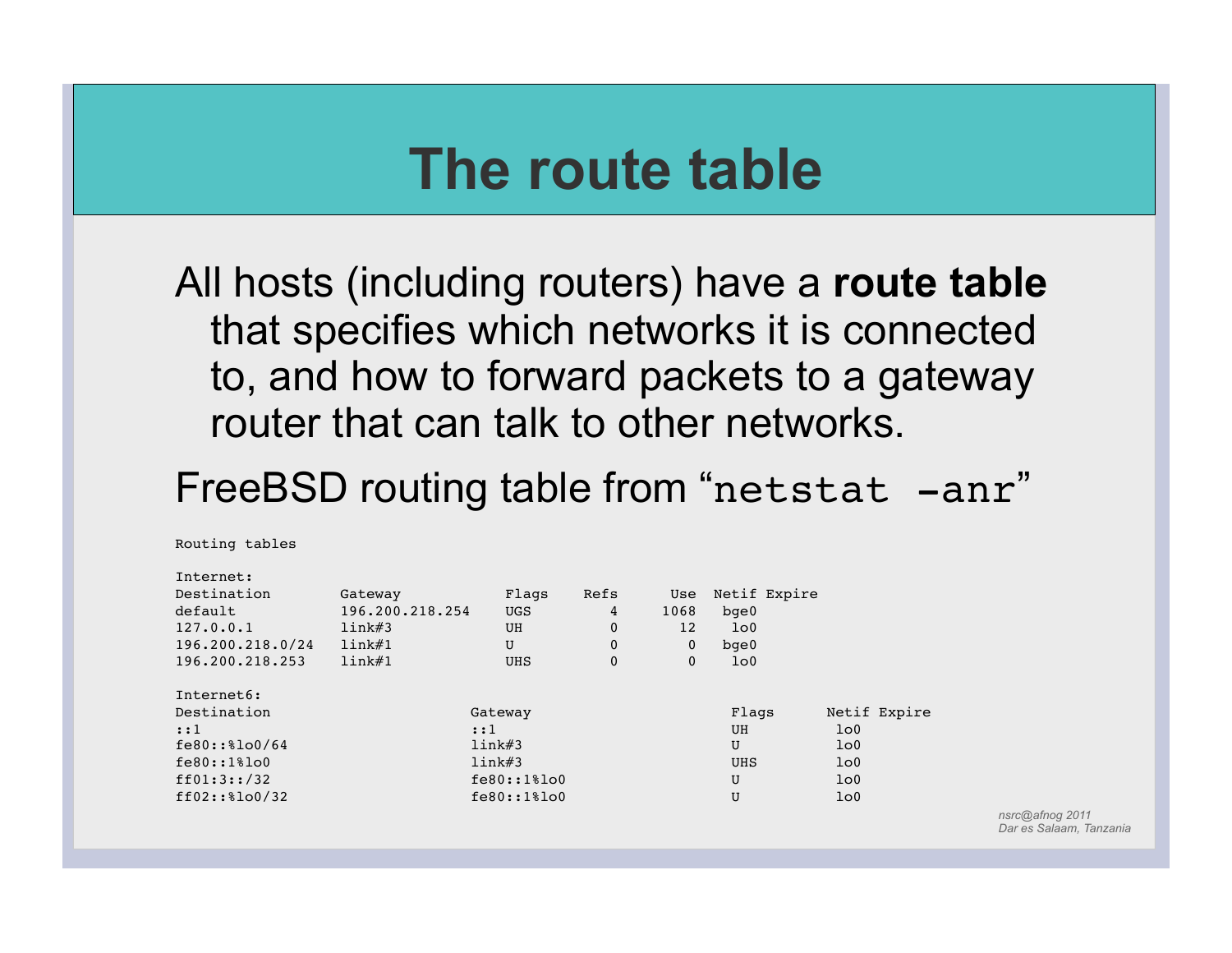## **What do route table entries mean?**

| Destination      | Gateway         | Flaqs      | Refs | Use  | Netif Expire |  |
|------------------|-----------------|------------|------|------|--------------|--|
| default          | 196.200.218.254 | <b>UGS</b> | 4    | 1068 | $b$ qe $0$   |  |
| 127.0.0.1        | link#3          | UH         |      | 12.  | 100          |  |
| 196.200.218.0/24 | link#1          | U          |      |      | $b$ qe $0$   |  |
| 196.200.218.253  | link#1          | <b>UHS</b> |      |      | lo0          |  |

- The **destination** is a network address.
- The **gateway** is an IP address of a router that can forward packets (or 0.0.0.0, if the packet doesn't need to be forwarded).
- **Flags** indicate various attributes for each route:
	- **U Up**: The route is active.
	- **H Host**: The route destination is a single host.
	- **G Gateway**: Send anything for this destination on to this remote system, which will figure out from there where to send it.
	- **S Static**: This route was configured manually, not automatically generated by the system.
	- **C Clone**: Generates a new route based on this route for hosts we connect to. This type of route normally used for local networks.
	- **W WasCloned**: Indicated a route that was auto-configured based upon a local area network (Clone) route.
	- **L Link**: Route involves references to Ethernet hardware.
- **Refs** is the number of active references to this route.
- **Use** is the count of number of packets sent using this route interface
- The **Netif** is the network interface that is connected to that network
- **Expire** is the seconds the ARP entry is valid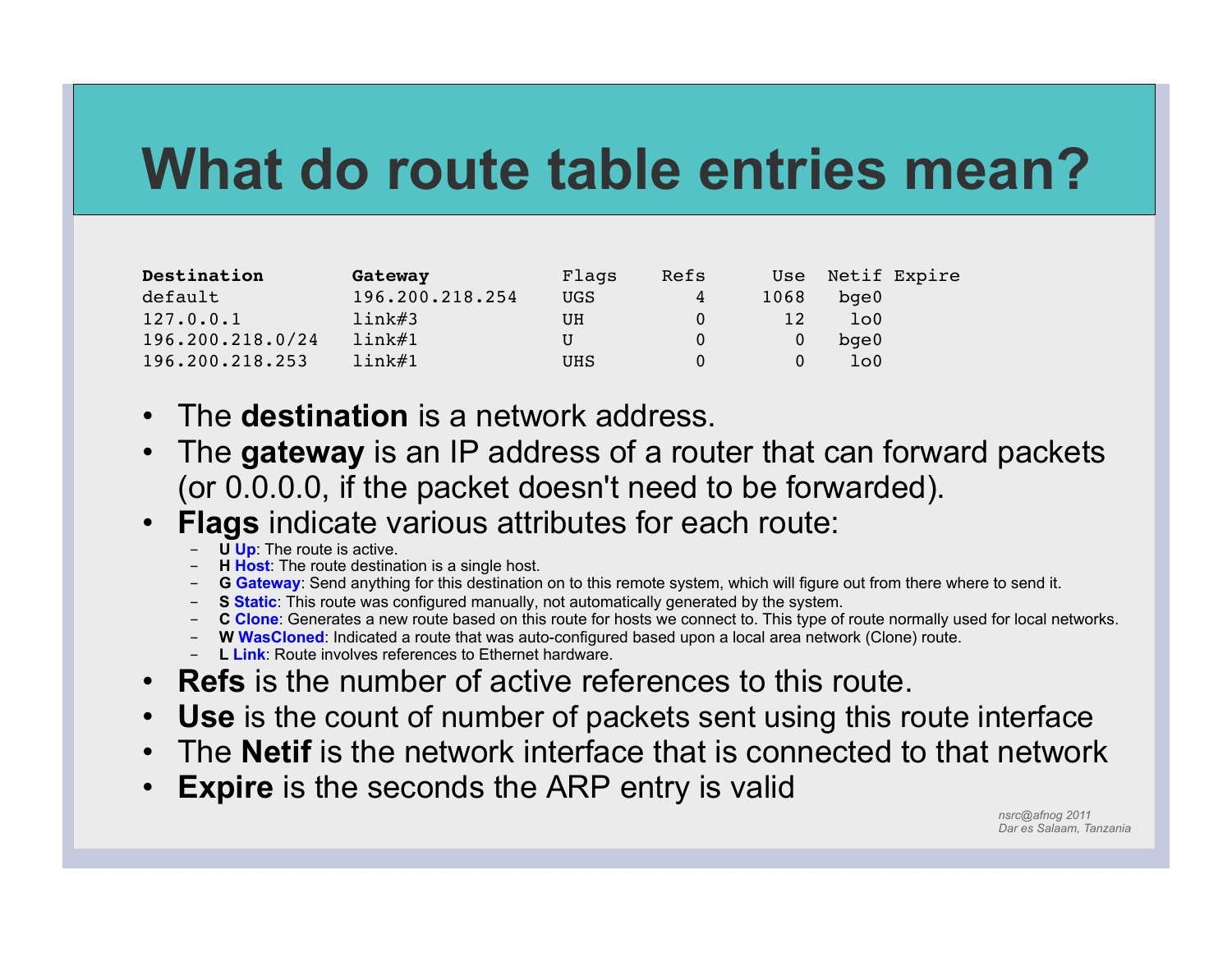## **How the route table is used**

A packet that needs to be sent has a destination IP address.

### For each entry in the route table (starting with the first):

- 1. Compute the logical AND of the destination IP and the **genmask** entry.
- 2. Compare that with the **destination** entry.
- 3. If those match, send the packet out the **interface**, and we're done.
- 4. If not, move on to the next entry in the table.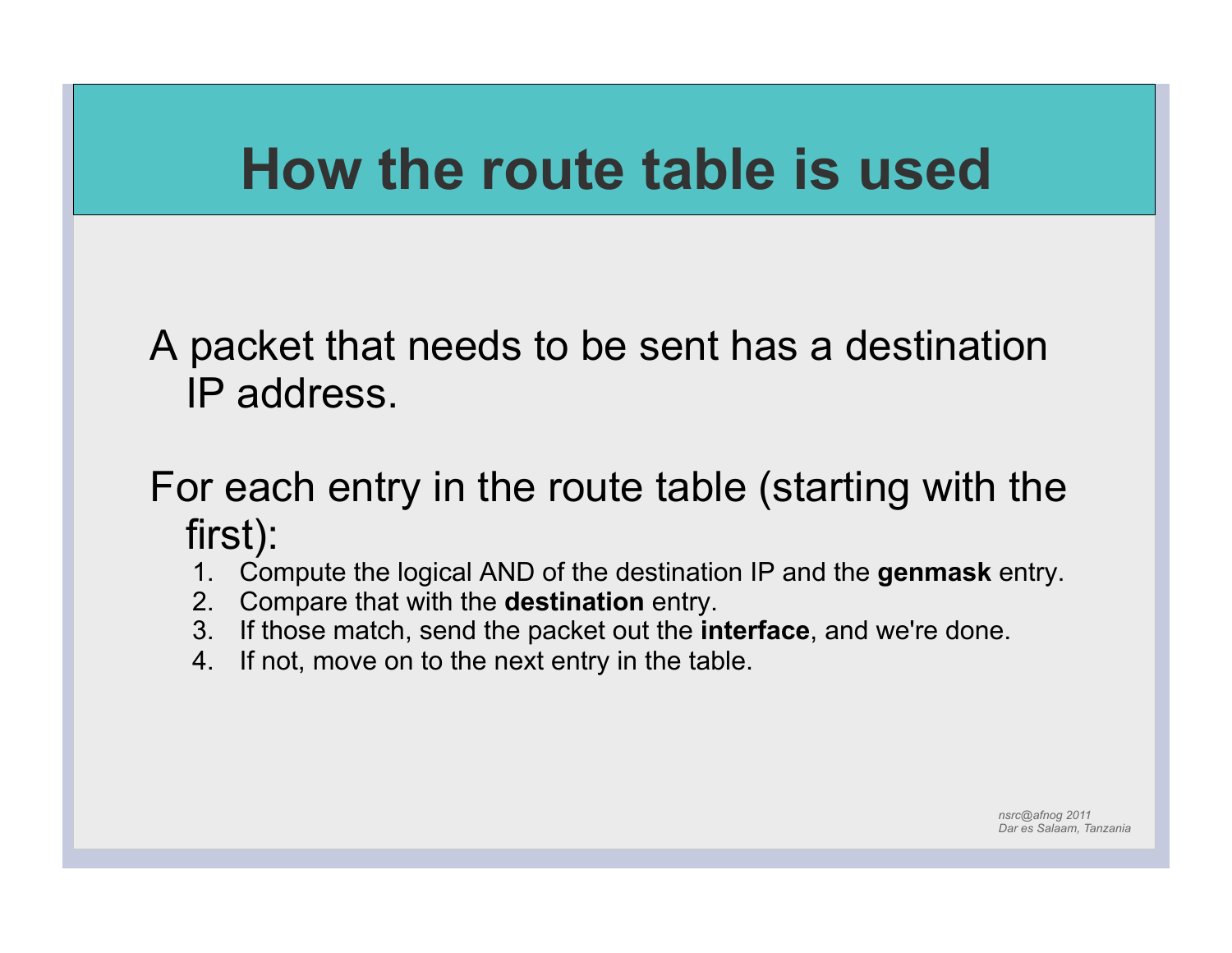## **Reaching the local network**

### Suppose we want to send a packet to 128.223.143.42 using this route table.

| Destination Gateway   |                         | Genmask         |      | Flags Interface |
|-----------------------|-------------------------|-----------------|------|-----------------|
| 128.223.142.0 0.0.0.0 |                         | 255.255.254.0 U |      | bqe0            |
| 0.0.0.0               | $128.223.142.1$ 0.0.0.0 |                 | UG N | bge0            |

- In the first entry 128.223.143.42 AND 255.255.254.0 = 128.223.142.0
- This matches the **destination** of the first routing table entry, so send the packet out **interface** bge0.
- That first entry is called a **network route**.

Do you notice anything different about this routing table?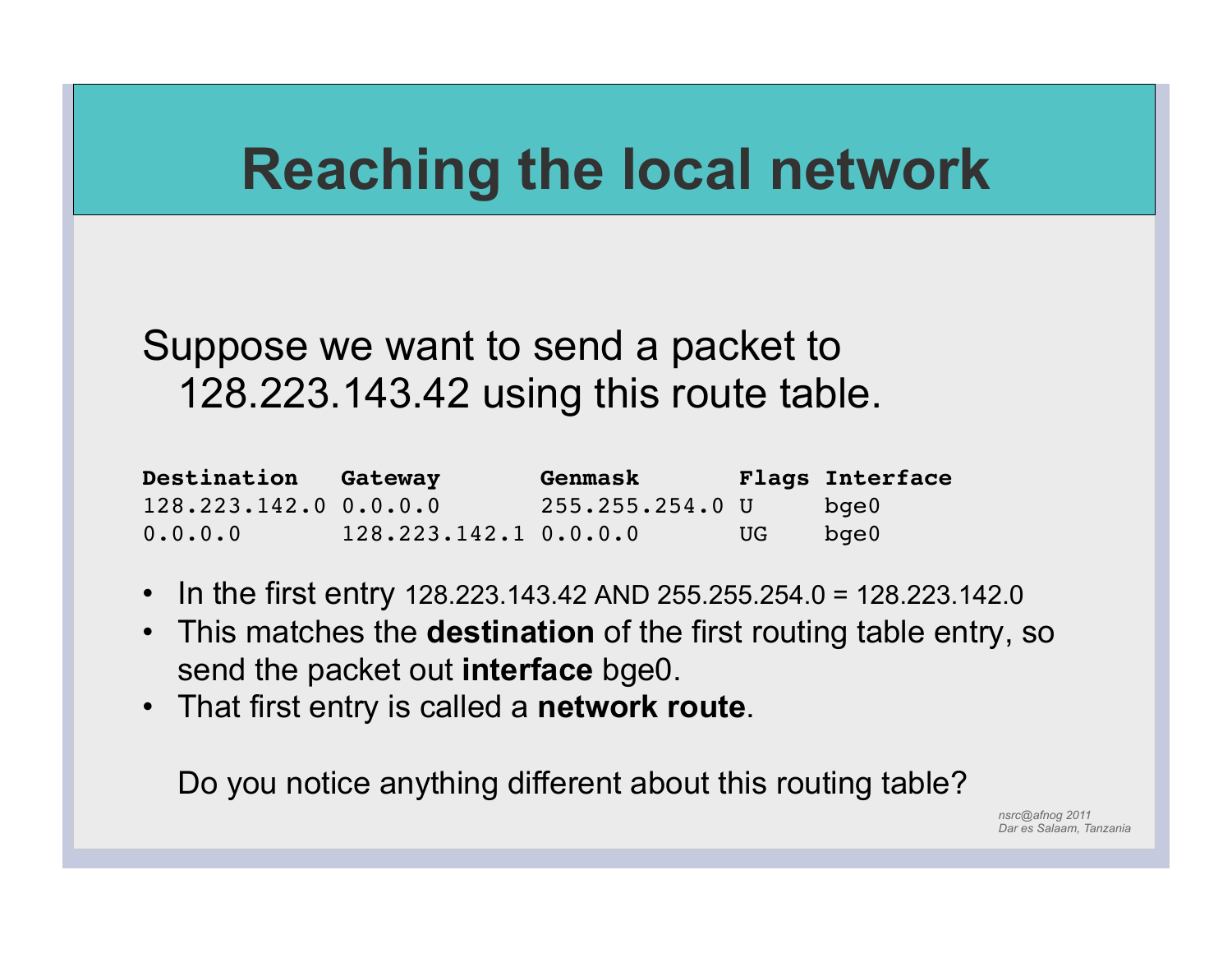## **Reaching other networks**

### Suppose we want to send a packet to 72.14.213.99 using this route table.

| <b>Destination Gateway</b> |                       | Genmask         |     | <b>Flags Interface</b> |
|----------------------------|-----------------------|-----------------|-----|------------------------|
| $128.223.142.0$ 0.0.0.0    |                       | 255.255.254.0 U |     | eth0                   |
| 0.0.0.0                    | 128.223.142.1 0.0.0.0 |                 | UG. | eth0                   |

- 1. 72.14.213.99 AND 255.255.254.0 = 72.14.212.0
- 2. This does not match the first entry, so move on to the next entry.
- 3.  $72.14.213.99$  AND  $0.0.0.0 = 0.0.0.0$
- 4. This does match the second entry, so forward the packet to 128.223.142.1 via bge0.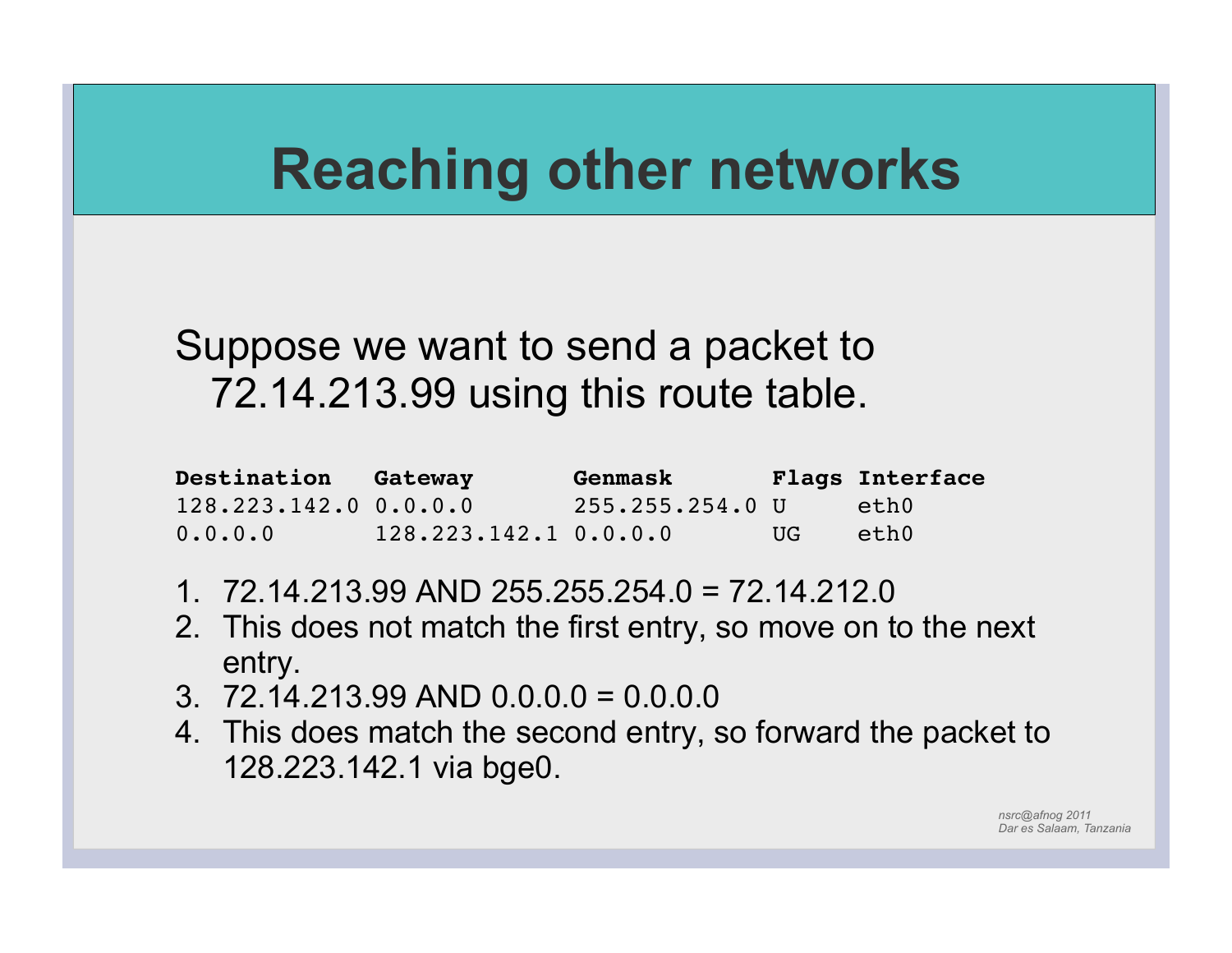## **The default route**

### Note that this route table entry:

| Destination | Gateway                 | Genmask |      | <b>Flags Interface</b> |
|-------------|-------------------------|---------|------|------------------------|
| 0.0.0.0     | $128.223.142.1$ 0.0.0.0 |         | UG 1 | eth0                   |

matches every possible destination IP address. This is called the **default route**. The gateway has to be a router capable of forwarding traffic.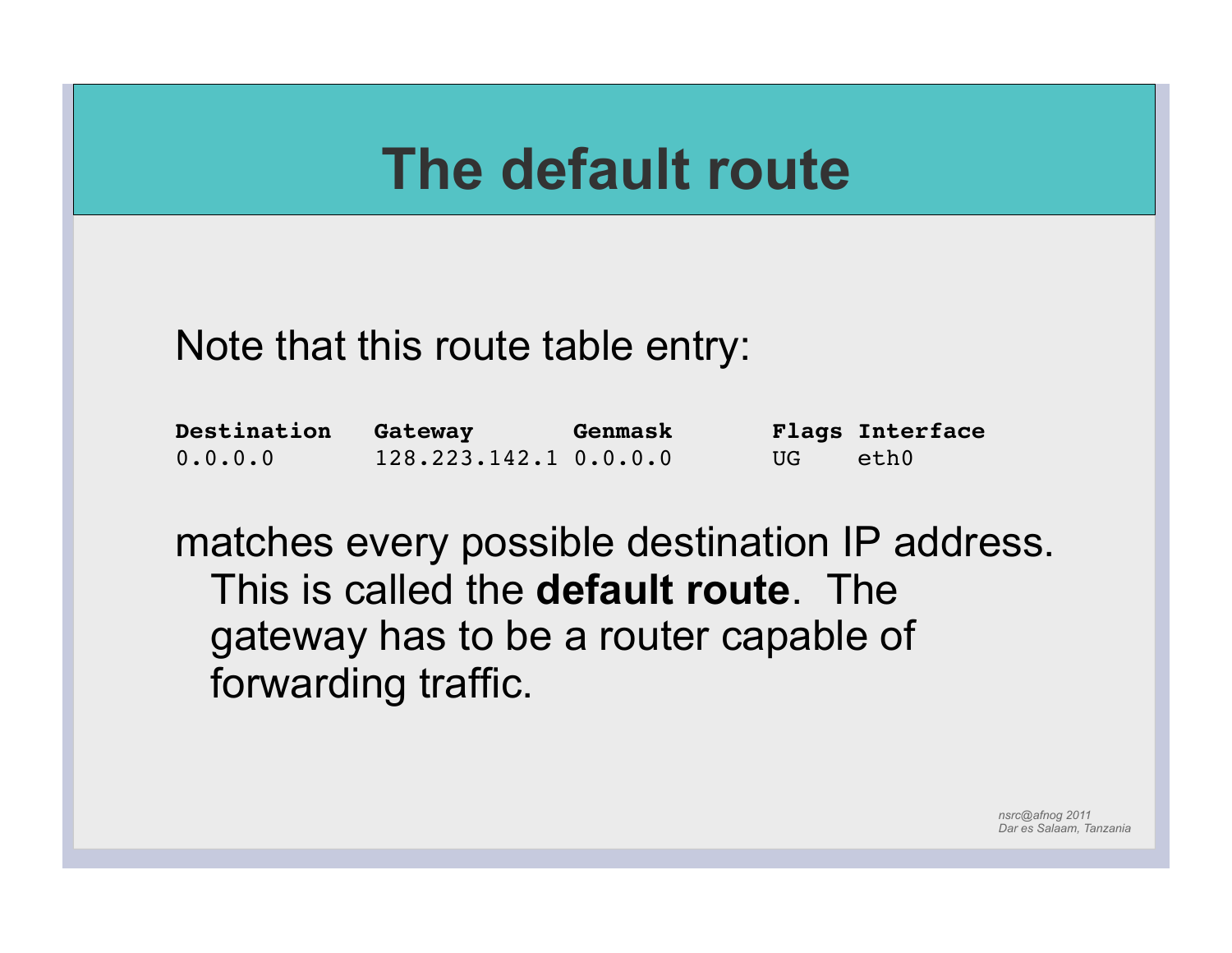### **More complex routing**

#### Consider this route table:

| Destination | Gateway     | Genmask         |     | <b>Flags Interface</b> |
|-------------|-------------|-----------------|-----|------------------------|
| 192.168.0.0 | 0.0.0.0     | 255.255.255.0 U |     | eth0                   |
| 192.168.1.0 | 0.0.0.0     | 255.255.255.0 U |     | eth1                   |
| 192.168.2.0 | 0.0.0.0     | 255.255.254.0 U |     | eth <sub>2</sub>       |
| 192.168.4.0 | 0.0.0.0     | 255.255.252.0 U |     | eth3                   |
| 0.0.0.0     | 192.168.1.1 | 0.0.0.0         | UG. | eth0                   |

This is what a router's routing table might look like. Note that there are multiple interfaces for multiple local networks, and a gateway that can reach other networks.